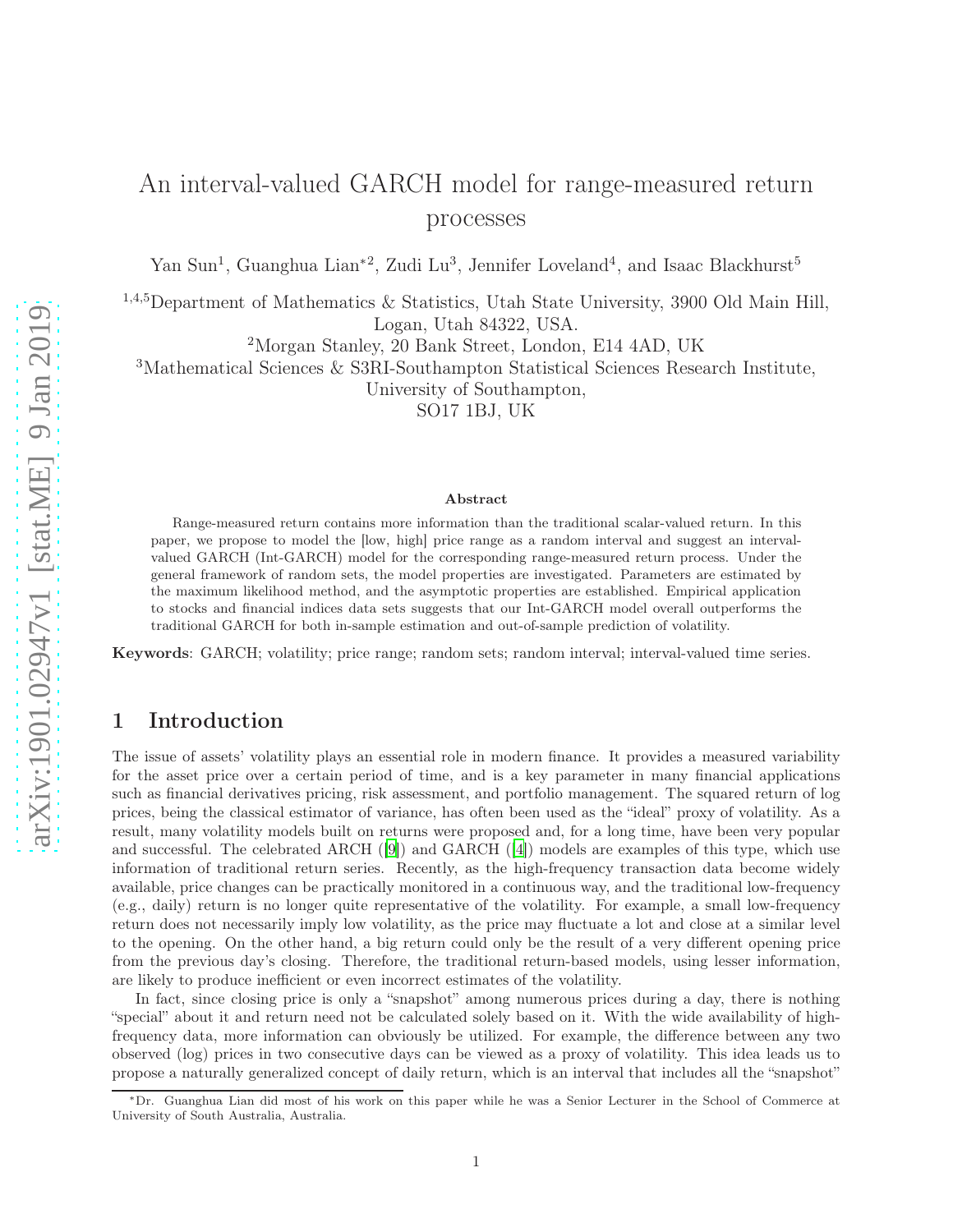returns. Let  $y_t(s)$  be the log price of an asset at time s on day t. Ideally s should be a continuous time index. But since price can only be observed at discrete times even for high-frequency data, s is assumed to be a discrete index here. We define the interval-valued daily return as

$$
r_{t} = \left[\min_{s,w} \{y_{t}(s) - y_{t-1}(w)\}, \max_{s,w} \{y_{t}(s) - y_{t-1}(w)\}\right]
$$
  
=  $\left[\min_{s} \{y_{t}(s)\}\right] - \max_{w} \{y_{t-1}(w)\}, \max_{s} \{y_{t}(s)\}\right] - \min_{w} \{y_{t-1}(w)\}\right].$  (1)

Namely,  $r_t$  is the range of "snapshot" returns during one day, which is expected to contain richer information about the daily volatility than the single closing-to-closing return. Our goal is to build a volatility model that reveals the dynamics of the entire return range  $r_t$  as a whole. To this end, we propose to extend the GARCH model to allow for interval-valued return input, and the resulting interval-valued model is called the Int-GARCH model.

The essential idea of our Int-GARCH model is to enrich the return based volatility model (i.e., GARCH) with range information. Such an idea is not new. There has been a great deal of effort in the literature on volatility modeling using price range of either low-frequency or high-frequency data ([\[12\]](#page-18-2), [\[27](#page-19-0)], [\[29\]](#page-19-1), [\[20](#page-18-3)], [\[1](#page-18-4)], [\[6\]](#page-18-5), [\[10\]](#page-18-6), [\[5](#page-18-7)], [\[7](#page-18-8)]). In these methods, price range is essentially viewed as an exogenous variable and is included into the modeling via functions of certain forms. In a more systematic way, our approach integrates the level and range information by modeling the  $[low, high]$  return range  $r_t$  as a whole in the framework of random interval. As is shown in Section [3,](#page-3-0) based on the fitted model, our final prediction of volatility is made such that all the information contained in  $r_t$  is systematically accounted for.

In addition to volatility prediction, our Int-GARCH model in a broader sense makes a pioneer contribution to the study of conditional heteroscedasticity for interval-valued time series. It has been a while since intervalvalued time series was investigated and there are a handful of results mainly on the mean models, i.e., models that aim at making prediction of the interval-valued mean, and their applications (e.g.,[\[22\]](#page-19-2), [\[14\]](#page-18-9)). The focus of our model, by comparison, is the conditional variance. Variance model for interval-valued time series, as far as the authors are aware, largely remains an unexploited area, and our study is among the very first investigations.

Our theoretical results are two-fold. We first establish that under certain conditions our Int-GARCH model achieves weak stationarity that is characterized by a time invariant mean and variance. Then, under the assumption of weak stationarity, we define and obtain the explicit formula of the autocorrelation function (ACF) of the Int-GARCH process. We propose to estimate the model parameters by the method of maximum likelihood and provide the associated asymptotic properties. Simulation shows that the results are consistent with our theoretical findings. For empirical study, we analyze several stocks and indices data that are representative of the market. Our Int-GARCH model is compared to GARCH using the RV as the market proxy. Based on both in-sample and out-of-sample comparisons, our Int-GARCH model overall outperforms GARCH with higher correlations and reduced errors to RV.

The rest of the paper is organized as follows. Random sets preliminaries are provided in Section [2.](#page-1-0) We formally introduce our Int-GARCH model and its general properties in Section [3.](#page-3-0) Stationarity of Int-GARCH  $(1,1,1)$  is presented in Section [4.](#page-5-0) Section [5](#page-7-0) discusses the maximum likelihood estimator for the model parameters and carefully investigates its performances by a simulation study. Empirical study with the stocks and indices data, as well as a detailed discussion, are reported in Section [6.](#page-12-0) We finish with concluding remarks in Section [7.](#page-15-0) Proofs and useful lemmas are provided in the Appendix.

## <span id="page-1-0"></span>2 Preliminaries of random sets

Throughout the paper, we will view  $r_t$  as a random interval and model its dynamics under the framework of random sets. To facilitate our presentation, we briefly introduce the basic notations and definitions in the random set theory. For more details we refer the readers to [\[16](#page-18-10)], [\[23\]](#page-19-3), [\[2](#page-18-11)], [\[25\]](#page-19-4), [\[32](#page-19-5)], among others.

Let  $(\Omega, \mathcal{L}, P)$  be a probability space. Denote by  $\mathcal{K}(\mathbb{R}^d)$  or  $\mathcal{K}$  the collection of all non-empty compact subsets of  $\mathbb{R}^d$ . In the space K, a linear structure is defined by Minkowski addition and scalar multiplication, i.e.,

$$
A + B = \{a + b : a \in A, b \in B\}, \quad \lambda A = \{\lambda a : a \in A\},
$$
 (2)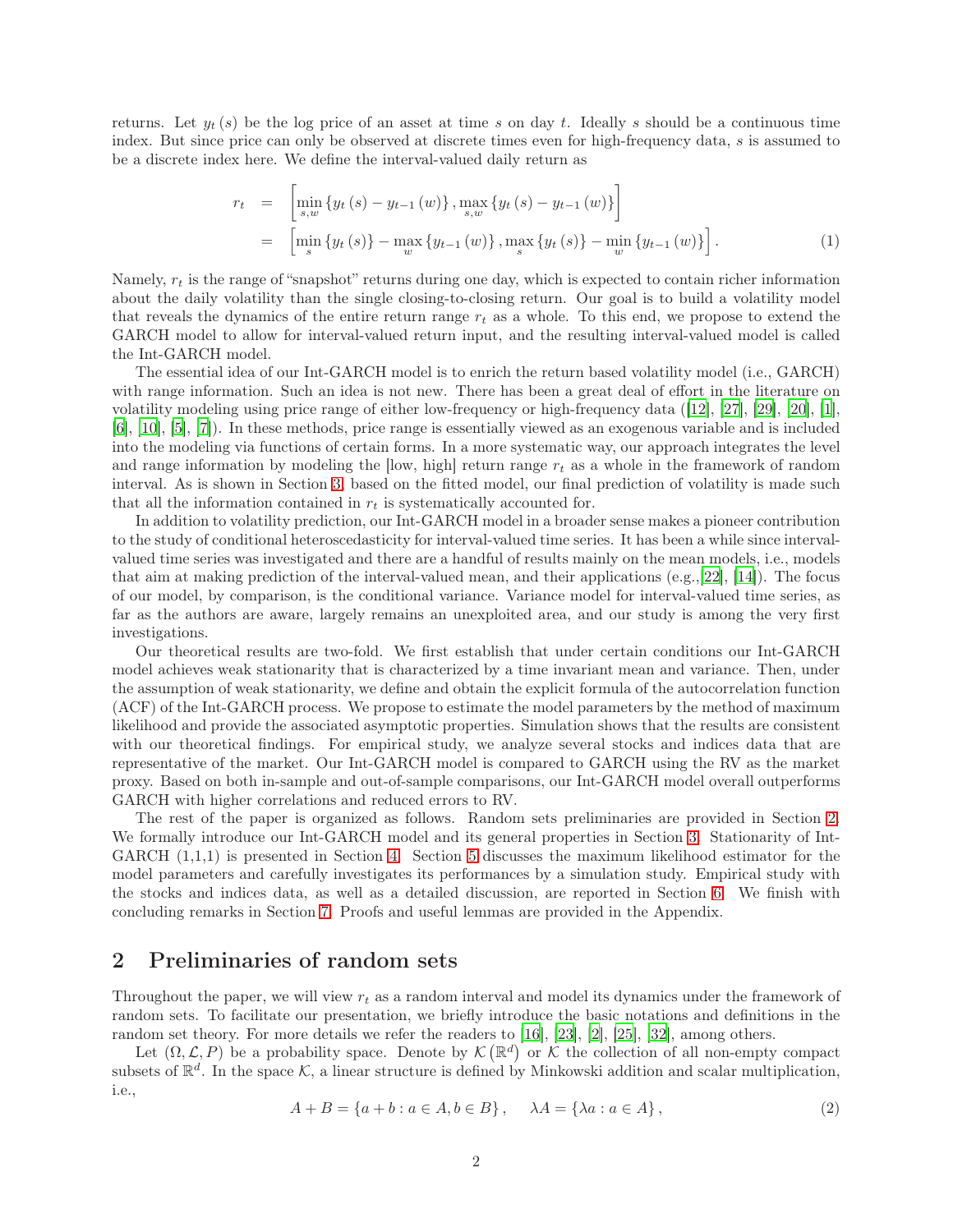$\forall A, B \in \mathcal{K}$  and  $\lambda \in \mathbb{R}$ . A random compact set is a Borel measurable function  $A: \Omega \to \mathcal{K}, \mathcal{K}$  being equipped with the Borel  $\sigma$ -algebra induced by the Hausdorff metric. For each  $A \in \mathcal{K}(\mathbb{R}^d)$ , the function defined on the unit sphere  $S^{d-1}$ :

$$
s_A(u) = \sup_{a \in A} \langle u, a \rangle, \quad \forall u \in S^{d-1},
$$

is called the support function of A. If  $A(\omega)$  is convex almost surely, then A is called a random compact convex set. Especially, a one-dimensional random compact convex set is called a random interval. Let  $\mathcal{K}_{\mathcal{C}}(\mathbb{R}^d)$  denote the space of non-empty compact convex subsets of  $\mathbb{R}^d$ . An  $L_2$  metric in  $\mathcal{K}_{\mathcal{C}}(\mathbb{R}^d)$  is given via the support function by

$$
\rho_2(A, B) = \left[ d \int_{S^{d-1}} |s_A(u) - s_B(u)|^2 \mu(du) \right]^{\frac{1}{2}}.
$$

Much of the random sets theory has focused on compact convex sets via their support functions. For a random compact convex set  $X$ , the well accepted expectation is defined by the Aumann integral of setvalued function ([\[3\]](#page-18-12)) as

$$
E(X) = \{E\xi : \xi \in X \ a.s., E \| \xi \| < \infty \}.
$$
 (3)

Alternatively,  $[11]$  gave a general definition for the expectation of a random element X in the metric space  $(\mathcal{K}_{\mathcal{C}}(\mathbb{R}^d),\rho)$  as the solution of

$$
E\rho^{2}(X, E_{F}(X)) = \inf_{A \in \mathcal{K}_{C}} E\rho^{2}(X, A). \tag{4}
$$

If we choose the metric  $\rho$  to be  $\rho_2$ , then the Fréchet expectation  $E_F(X)$  coincides with the Aumann expectation  $E(X)$ , and the variance is further defined as

$$
Var(X) = E\rho_2^2(X, E(X)).
$$

See [\[21\]](#page-19-6), [\[17\]](#page-18-14), and [\[18](#page-18-15)]. Restricting to  $\mathcal{K}_{\mathcal{C}}(\mathbb{R})$ , the Aumann expectation of a random interval X is simply

<span id="page-2-0"></span>
$$
E(X) = [E(X^{C}) - E(X^{R}), E(X^{C}) + E(X^{R})],
$$
\n(5)

where  $(\cdot)^C$  and  $(\cdot)^R$  denote the corresponding center and radius, respectively. The  $\rho_2$  distance between two intervals x and y is  $([17])$  $([17])$  $([17])$ 

<span id="page-2-3"></span>
$$
\rho_2(x, y) = \left[ (x^C - y^C)^2 + (x^R - y^R)^2 \right]^{\frac{1}{2}}.
$$
\n(6)

Thus, the variance of a random interval is consequently calculated as

<span id="page-2-1"></span>
$$
Var(X) = E[(X^{C} - E(X^{C}))^{2} + (X^{R} - E(X^{R}))^{2}] = Var(X^{C}) + Var(X^{R}).
$$
\n(7)

Let F be any  $\sigma$ -filed on  $\Omega$ . The conditional expectation of a random set given F is defined by the integral and conditional expectation of multivalued functions ([\[15\]](#page-18-16)). Specifically for a random interval  $X$ ,

$$
E(X|\mathcal{F}) = \left[ E(X^C|\mathcal{F}) - E(X^R|\mathcal{F}), E(X^C|\mathcal{F}) + E(X^R|\mathcal{F}) \right].
$$
\n(8)

Based on the conditional expectation, the conditional variance of a random set is defined as the conditional mean squared distance from its conditional expectation ([\[26](#page-19-7)]). According to the definition, the conditional variance of X with respect to the distance  $\rho_2$  is given by

<span id="page-2-2"></span>
$$
\begin{aligned}\n\text{Var}(X|\mathcal{F}) &= E\left[\rho_2^2\left(X, E\left(X|\mathcal{F}\right)\right)|\mathcal{F}\right] \\
&= E\left[\left(X^C - E(X|\mathcal{F})^C\right)^2 + \left(X^R - E(X|\mathcal{F})^R\right)^2|\mathcal{F}\right] \\
&= E\left[\left(X^C - E(X^C|\mathcal{F})\right)^2 + \left(X^R - E(X^R|\mathcal{F})\right)^2|\mathcal{F}\right] \\
&= E\left[\left(X^C - E(X^C|\mathcal{F})\right)^2|\mathcal{F}\right] + E\left[\left(X^R - E(X^R|\mathcal{F})\right)^2|\mathcal{F}\right] \\
&= \text{Var}(X^C|\mathcal{F}) + \text{Var}(X^R|\mathcal{F}).\n\end{aligned}\n\tag{9}
$$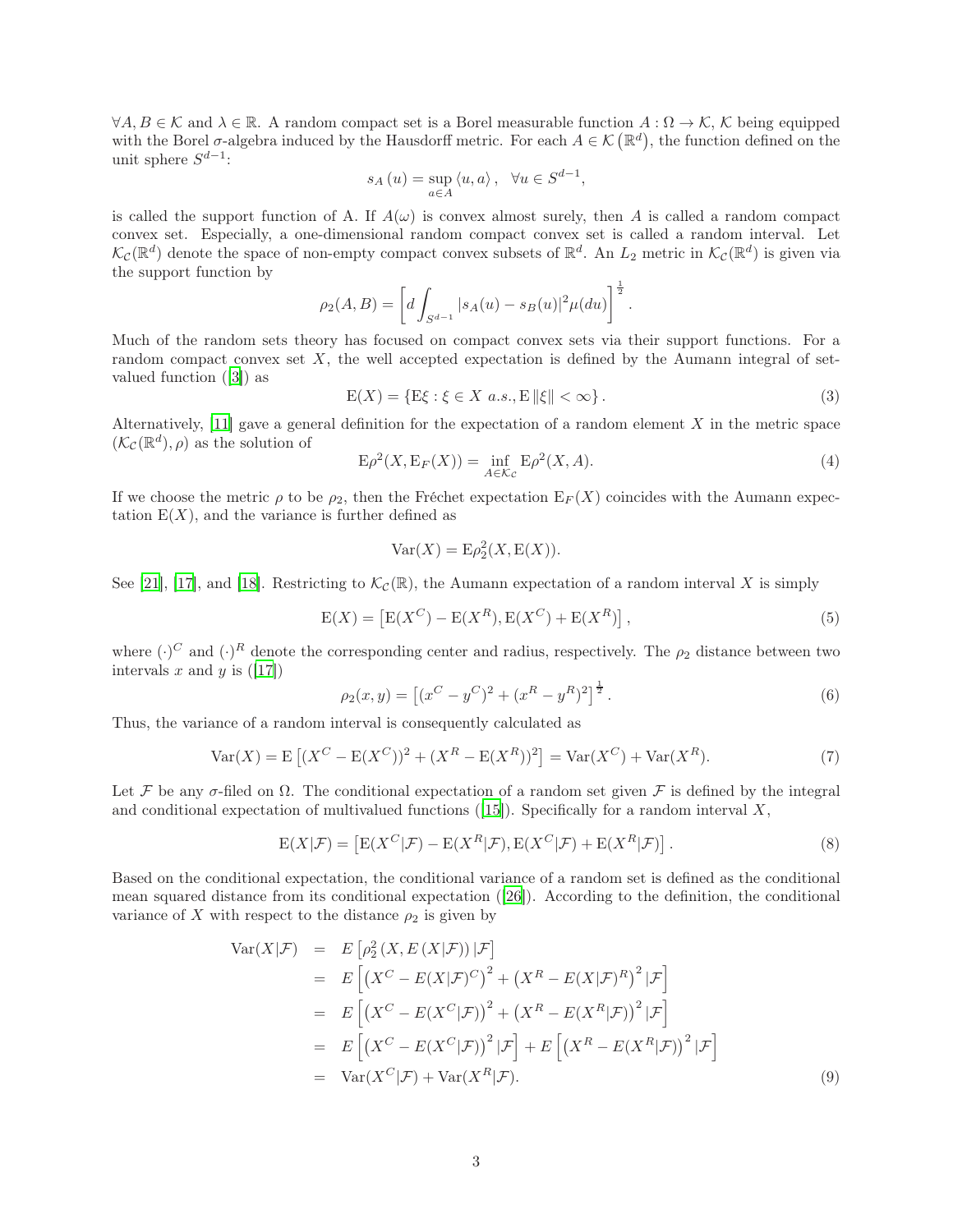### <span id="page-3-0"></span>3 The Int-GARCH Model

### 3.1 Model specification

We assume observing a range-measured return series  ${r_t}_{t=1}^T$  of the form

$$
r_t = [\lambda_t - \delta_t, \lambda_t + \delta_t], \ t = 1, 2, \cdots, T.
$$

That is,  $\{\lambda_t\}_{t=1}^T$  and  $\{\delta_t\}_{t=1}^T$  are the associated center and radius processes, both of which are observable. According to  $(5)$  and  $(7)$ , the mean and variance of  $r_t$  as a random interval are

<span id="page-3-4"></span>
$$
E(r_t) = [E(\lambda_t) - E(\delta_t), E(\lambda_t) + E(\delta_t)], \qquad (10)
$$

$$
Var(r_t) = Var(\lambda_t) + Var(\delta_t).
$$
\n(11)

Let  $\mathcal{F}_t$  denote the information set up to time t, i.e.  $\mathcal{F}_t = \sigma \{r_s : s \leq t\}$ . We are concerned with the conditional variance  $H_t^2$  of  $r_t$  given  $\mathcal{F}_{t-1}$ . According to [\(9\)](#page-2-2),  $H_t^2$  with respect to  $\rho_2$  is computed as

$$
H_t^2 = \text{Var}(r_t|\mathcal{F}_{t-1}) = \text{Var}(\lambda_t|\mathcal{F}_{t-1}) + \text{Var}(\delta_t|\mathcal{F}_{t-1}).
$$

The GARCH model depicts the conditional variance of a point-valued return process as a linear function of the past squared returns and variances. This was inspired by the fact that assets returns usually exhibit volatility clustering: large variations in prices tend to cluster together, resulting in separate dynamic and tranquil periods of the market. Extending this spirit to the interval-valued process  $\{r_t\}$ , one would expect, conceptually, a model like

<span id="page-3-1"></span>
$$
H_t^2 = g\left(H_s^2, \hat{H}_s^2(r_s) : s \le t - 1\right),\tag{12}
$$

where  $\hat{H}_s^2(r_s)$  denotes a return range based proxy for  $H_s^2$ , and g is linear in  $H_s^2$  and  $\hat{H}_s^2(r_s)$ . Assuming  $E(\lambda_t|\mathcal{F}_{t-1}) = 0$  and  $E(\delta_t|\mathcal{F}_{t-1}) = c > 0$ , a reasonable function g in [\(12\)](#page-3-1) seems to imply

$$
H_t^2 = \mu + \sum_{i=1}^p \alpha_i \left[ \lambda_{t-i}^2 + \delta_{t-i}^2 - c^2 \right] + \sum_{i=1}^q \beta_i H_{t-i}^2,
$$

where  $p > 0$ ,  $q \ge 0$ . The constant c can be absorbed into the parameter  $\mu$  and the above equation is simplified to

$$
H_t^2 = \mu + \sum_{i=1}^p \alpha_i \left[ \lambda_{t-i}^2 + \delta_{t-i}^2 \right] + \sum_{i=1}^q \beta_i H_{t-i}^2.
$$

To give more flexibility to our model, we allow for different degrees of dependence of  $H_t$  on the past centers and radii. In addition, adopting the idea of more robust modeling of volatility by [\[33](#page-19-8)] and [\[30\]](#page-19-9), we propose to model the conditional standard deviation  $H_t$  directly, instead of via the conditional variance  $H_t^2$  ([\[8](#page-18-17)] also considered such a specification as a special case of their A-PARCH model).

Given the above discussion, our Int-GARCH  $(p, q, w)$  model for the return range process is specified as

<span id="page-3-2"></span>
$$
r_t = h_t \cdot v_t,\tag{13}
$$

$$
v_t = [\epsilon_t - \eta_t, \epsilon_t + \eta_t], \tag{14}
$$

$$
\epsilon_t \stackrel{i.i.d.}{\sim} N(0,1),\tag{15}
$$

$$
\eta_t \stackrel{i.i.d.}{\sim} \Gamma(k,1),\tag{16}
$$

$$
h_t = \mu + \sum_{i=1}^p \alpha_i |\lambda_{t-i}| + \sum_{i=1}^q \beta_i \delta_{t-i} + \sum_{i=1}^w \gamma_i h_{t-i}, \qquad (17)
$$

where  $p > 0, q > 0, w \ge 0$ , and  $\{\alpha_i : i = 1, \dots, p\}, \{\beta_i : i = 1, \dots, q\}, \{\gamma_i : i = 1, \dots, w\}$  are positive constants. In addition, the error terms  $\epsilon_t$  and  $\eta_t$  are assumed to be independent. In [\(13\)](#page-3-2), "·" denotes the scalar multiplication. Under this specification, the conditional variance of  $r_t$  is seen to be

<span id="page-3-3"></span>
$$
H_t^2 = \text{Var}(h_t \epsilon_t | \mathcal{F}_{t-1}) + \text{Var}(h_t \eta_t | \mathcal{F}_{t-1}) = h_t^2 (1 + k). \tag{18}
$$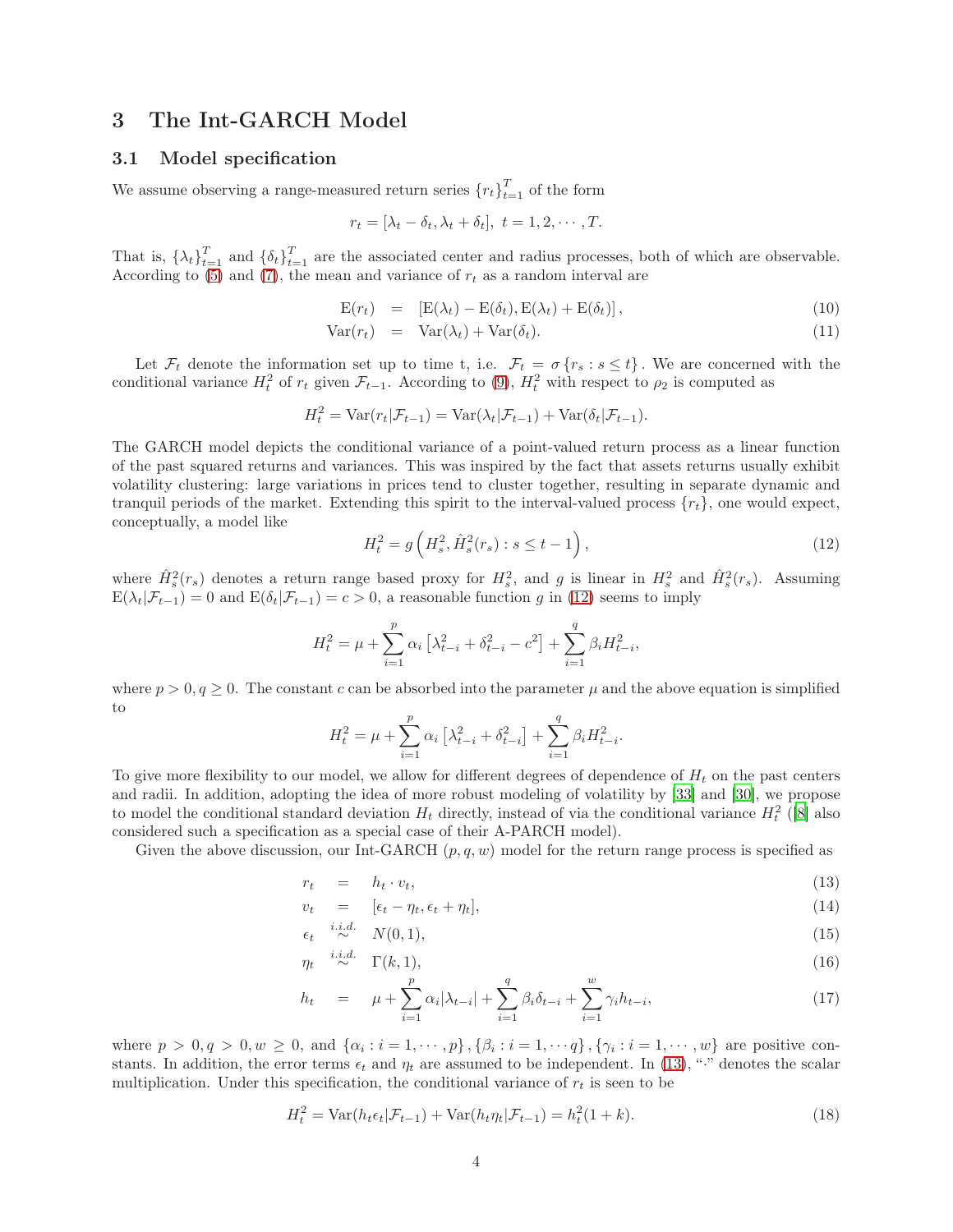Although we impose parametric assumptions on the random errors  $\epsilon_t$  and  $\eta_t$  to simplify our presentation here, they are not really necessary. In practice, it is best to use the true data generating distributions, which vary from data to data. So, in replacement of [\(15\)](#page-3-2)-[\(16\)](#page-3-2), a relaxed yet sufficient specification for  $\epsilon_t$  and  $\eta_t > 0$ is

Var 
$$
(\epsilon_t | \mathcal{F}_{t-1}^{\epsilon, \eta}) = 1
$$
,  
Var  $(\eta_t | \mathcal{F}_{t-1}^{\epsilon, \eta}) = k$ .

**Remark 1.** A more general metric for  $\mathcal{K}_c(\mathbb{R})$  was proposed by [\[13](#page-18-18)], which essentially takes the form

<span id="page-4-2"></span>
$$
\rho_W^2(x, y) = (x^C - y^C)^2 + (x^R - y^R)^2 \int_{[0,1]} (2\lambda - 1)^2 dW(\lambda), \quad x, y \in \mathcal{K}_{\mathcal{C}}(\mathbb{R}),
$$
\n(19)

where W is any non-degenerate symmetric measure on [0,1]. Compared to the  $\rho_2$  metric in [\(6\)](#page-2-3), the flexibility of  $\rho_W$  lies in its choice of a weight between the center and radius. Since we use different parameters  $\alpha$ 's and  $\beta$ 's for the center and radius, respectively, this flexibility is in fact accounted for in our specification of  $h_t$  in  $(17).$  $(17).$ 

### 3.2 Volatility forecasting

The  $h_t$  in the model [\(13\)](#page-3-2)-[\(17\)](#page-3-2) relates to the conditional standard deviation  $H_t$  of the return range  $r_t$  according to equation [\(18\)](#page-3-3). However,  $H_t$  is not exactly the daily volatility as in the literature. To see the relation between  $h_t$  and the daily volatility  $\sigma_t^2$ , we notice that  $r_t$  contains all possible returns of day t, using different prices during days t and t − 1. Consider an arbitrary return at position  $\omega$  in  $r_t$ , denoted by  $r_t(\omega)$ , as the volatility proxy, i.e.

$$
r_t(\omega) = h_t \left( \epsilon_t + \omega \eta_t \right), \ \omega \in [-1, 1].
$$

Volatility based on  $r_t(\omega)$  is calculated as

$$
\sigma_t^2(\omega) = \text{Var}\left(r_t(\omega)|\mathcal{F}_{t-1}\right) = \left(1 + \omega^2 k\right) h_t^2.
$$

Our Int-GARCH volatility  $\sigma_t^2$  is defined as the average of  $\{\sigma_t^2(\omega): \omega \in [-1,1]\}$ . Assuming equal weight for each point return,  $\sigma_t^2$  can be calculated as

<span id="page-4-0"></span>
$$
\sigma_t^2 = \frac{\int_{-1}^1 \sigma_t^2(\omega) d(\omega)}{\int_{-1}^1 d(\omega)} = \frac{1}{2} \int_{-1}^1 (1 + \omega^2 k) h_t^2 d(\omega) = \left(1 + \frac{1}{3} k\right) h_t^2.
$$
 (20)

Therefore, volatility forecast is essentially made by predicting  $h_t$ . The 1-step-ahead prediction of  $h_t$  is immediately defined by equation [\(17\)](#page-3-2) as

<span id="page-4-1"></span>
$$
\hat{h}_t(1) = \mu + \sum_{i=1}^p \alpha_i |\lambda_{t+1-i}| + \sum_{i=1}^q \beta_i \delta_{t+1-i} + \sum_{i=1}^w \gamma_i h_{t+1-i}.
$$
\n(21)

To make a 2-step-ahead prediction, notice that

$$
h_{t+2} = \mu + \sum_{i=1}^{p} \alpha_i |\lambda_{t+2-i}| + \sum_{i=1}^{q} \beta_i \delta_{t+2-i} + \sum_{i=1}^{w} \gamma_i h_{t+2-i}
$$
  
=  $\mu + (\alpha_1 |\epsilon_{t+1}| + \beta_1 \eta_{t+1} + \gamma_1) h_{t+1} + \sum_{i=2}^{p} \alpha_i |\lambda_{t+2-i}| + \sum_{i=2}^{q} \beta_i \delta_{t+2-i} + \sum_{i=1}^{w} \gamma_i h_{t+2-i}.$ 

Replacing  $|\epsilon_{t+1}|$  and  $\eta_{t+1}$  with their expectations, and  $h_{t+1}$  with  $\hat{h}_t$  (1), we get

$$
\hat{h}_t(2) = \mu + \left(\alpha_1 \sqrt{\frac{2}{\pi}} + \beta_1 k + \gamma_1\right) \hat{h}_t(1) + \sum_{i=2}^p \alpha_i |\lambda_{t+2-i}| + \sum_{i=2}^q \beta_i \delta_{t+2-i} + \sum_{i=1}^w \gamma_i h_{t+2-i}.
$$
 (22)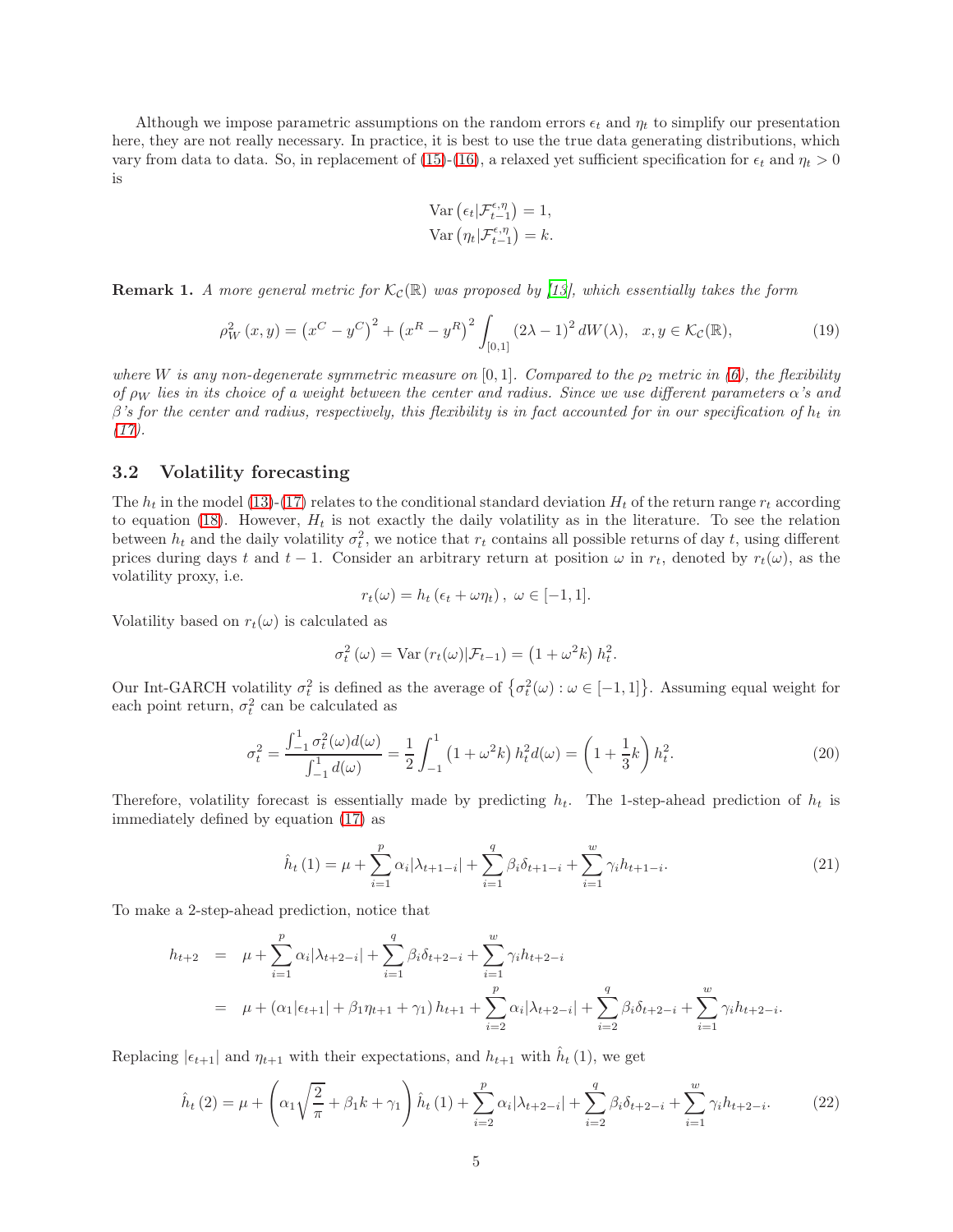The general l-step-ahead prediction can be calculated recursively. In particular, the formula for Int-GARCH  $(1,1,1)$  model is given by

$$
\hat{h}_t(l) = \mu + \left(\alpha_1 \sqrt{\frac{2}{\pi}} + \beta_1 k + \gamma_1\right) \hat{h}_t(l-1), \ l > 1.
$$
\n(23)

#### 3.3 Mean stationarity

We provide the necessary and sufficient conditions of mean stationarity for the Int-GARCH  $(p,q,w)$  model in the following theorem.

<span id="page-5-3"></span>Theorem 1. Consider the general Int-GARCH model [\(13\)](#page-3-2)-[\(17\)](#page-3-2). Define

<span id="page-5-4"></span>
$$
x_{i,t} = \alpha_i |\epsilon_t| I_{\{1 \le i \le p\}} + \beta_i |\eta_t| I_{\{1 \le i \le q\}} + \gamma_i I_{\{1 \le i \le w\}},\tag{24}
$$

and

$$
E\left(x_{i,t}\right) = \mu_i,\tag{25}
$$

where  $i = 1, 2, \dots, m = \max\{p, q, w\}$ . Assume  $\{r_t\}$  starts from its infinite past with a finite mean. Then,  $E h_t < \infty$  if and only if  $\sum_{i=1}^k \mu_i < 1$ . When this condition is satisfied,

$$
Eh_t = \frac{\mu}{1 - \sum_{i=1}^{m} \mu_i},\tag{26}
$$

and

$$
Er_{t} = [-kE(h_{t}), kE(h_{t})]. \qquad (27)
$$

# <span id="page-5-0"></span>4 Stationarity of Int-GARCH (1,1,1)

Similar to the traditional GARCH model, the Int-GARCH(1,1,1) process is a simple but effective model for analyzing interval-valued time series with conditional heteroskedasticity. In this section, we derive several important distributional properties of Int-GARCH (1,1,1). Before we present our theoretical results, we first notice that for the Int-GARCH (1,1,1) process,

$$
h_t = \mu + \alpha_1 |\lambda_{t-1}| + \beta \delta_{t-1} + \gamma_1 h_{t-1}
$$
  
=  $\mu + \alpha_1 |\epsilon_{t-1}| h_{t-1} + \beta \eta_{t-1} h_{t-1} + \gamma_1 h_{t-1}$   
=  $\mu + (\alpha_1 |\epsilon_{t-1}| + \beta \eta_{t-1} + \gamma_1) h_{t-1}.$ 

Defining the i.i.d. random variables  $x_t = \alpha_1|\epsilon_{t-1}| + \beta \eta_{t-1} + \gamma_1$ ,  $t \in \mathbb{N}$ ,  $h_t$  can be re-written as

<span id="page-5-1"></span>
$$
h_t = \mu + x_t h_{t-1}.\tag{28}
$$

We will use  $(28)$  throughout this section to simplify notations.

#### 4.1 Weak stationarity

It is derived in [\[17\]](#page-18-14) that the covariance between two random intervals with respect to the  $\rho_2$  metric is the sum of the covariances between the two centers and two radii. This implies

<span id="page-5-2"></span>
$$
Cov(r_t, r_s) = Cov(\lambda_t, \lambda_s) + Cov(\delta_t, \delta_s), \ s, t \in \mathbb{N}.
$$
\n(29)

We are ready to extend the notion of weak stationarity to interval-valued time series in the obvious way.

**Definition 1.** An interval-valued time series  $\{r_t\}$  is said to be weakly stationary, or second-moment stationary, if its unconditional mean  $E(r_t)$  and covariance  $Cov(r_t, r_{t+s})$  exist and are independent of time t for all integers s, where  $E(r_t)$  and  $Cov(r_t, r_{t+s})$  are given in [\(10\)](#page-3-4) and [\(29\)](#page-5-2), respectively.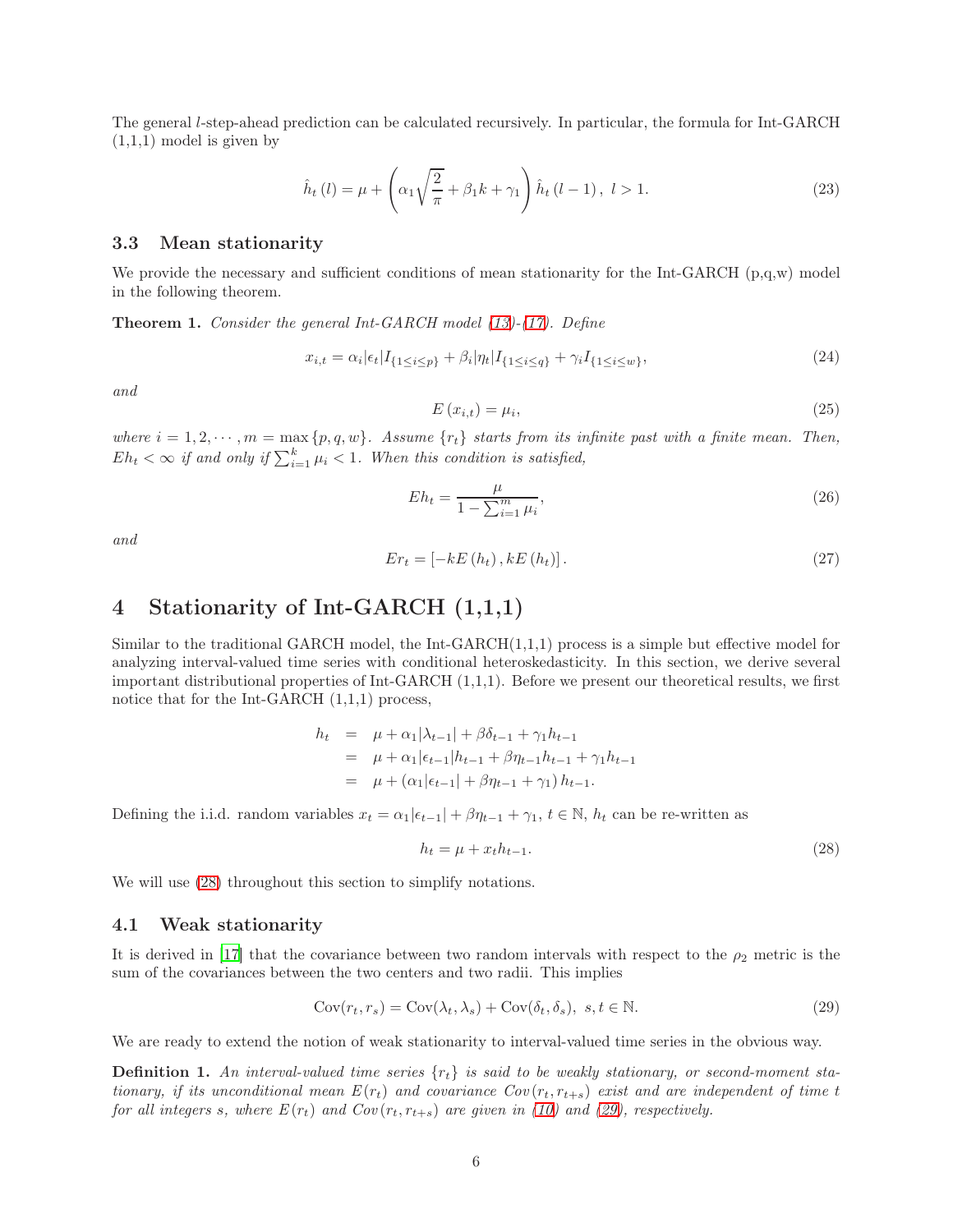The existences of  $E(r_t)$  and  $Var(r_t)$  are closely related to those of  $E(h_t)$  and  $E(h_t^2)$ , respectively. In fact,  $E(h_t^2) < \infty$  implies the existences of the first two moments of  $r_t$ . We give precise conditions in the following two theorems.

<span id="page-6-0"></span>**Theorem 2.** Consider the Int-GARCH model [\(13\)](#page-3-2)-[\(17\)](#page-3-2) with  $p = q = w = 1$ . Assume  $\{r_t\}$  starts from its infinite past with a finite mean. Then,  $E(h_t) < \infty$  if and only if  $E(x_t) < 1$ , i.e.

$$
\alpha_1 \sqrt{\frac{2}{\pi}} + \beta_1 k + \gamma_1 < 1.
$$

When this condition is satisfied,

<span id="page-6-1"></span>
$$
E(h_t) = \frac{\mu}{1 - \alpha_1 \sqrt{2/\pi} - \beta_1 k - \gamma_1},\tag{30}
$$

and

$$
E(r_t) = \left[ -kE(h_t) \, , kE(h_t) \right]. \tag{31}
$$

<span id="page-6-4"></span>**Theorem 3.** Consider the Int-GARCH(1,1,1) model  $\{r_t\}$  as in Theorem [2.](#page-6-0) Assume  $\{r_t\}$  starts from its infinite past with a finite variance. Then  $E(h_t^2) < \infty$  if and only if  $E(x_t^2) < 1$ , i.e.

$$
\alpha_1^2 + \beta_1^2 (k + k^2) + \gamma_1^2 + 2\alpha_1 \beta_1 \sqrt{\frac{2}{\pi}} k + 2\alpha_1 \gamma_1 \sqrt{\frac{2}{\pi}} + 2\beta_1 \gamma_1 k < 1.
$$

When this condition is satisfied,

<span id="page-6-5"></span>
$$
E(h_t^2) = \mu^2 \frac{C_1 + 1}{(C_2 - 1)(C_1 - 1)},
$$
\n(32)

and

$$
Var(r_t) = (1 + k + k^2) E(h_t^2) - k^2 [E(h_t)]^2,
$$
\n(33)

where  $E(h_t)$  is given in [\(30\)](#page-6-1), and  $C_1 = E(x_t)$ ,  $C_2 = E(x_t^2)$ .

So far we have found equivalent conditions for the existence of the unconditional mean and variance. In order to achieve weak stationarity, we still need to find conditions under which the (unconditional) covariances are finite and time-invariant. According to the following Theorem [4,](#page-6-2) these conditions turn out to be the same as those for the existence of variance. This is not surprising as

$$
|\text{Cov}(r_t, r_{t+h})| \leq |\text{Cov}(\lambda_t, \lambda_{t+h})| + |\text{Cov}(\delta_t, \delta_{t+h})| \leq \text{Var}(\lambda_t) + \text{Var}(\delta_t).
$$

We summarize this conclusion in Corollary [1](#page-6-3) following Theorem [4.](#page-6-2)

<span id="page-6-2"></span>**Theorem 4.** Consider the Int-GARCH $(1,1,1)$  process  $\{r_t\}$ . Under the assumptions of Theorem [3,](#page-6-4) the covariance of any two random intervals  $r_t$  and  $r_{t+s}$  is given by

$$
Cov(r_t, r_{t+s}) = \begin{cases} \left(1 + k + k^2\right) E\left(h_t^2\right) - k^2 \left[E\left(h_t\right)\right]^2, & s = 0; \\ kE\left(h_t h_{t+s} \eta_t\right) - k^2 \left[E\left(h_t\right)\right]^2, & |s| > 0, \end{cases}
$$

where  $E(h_t)$  and  $E(h_t^2)$  are given in [\(30\)](#page-6-1) and [\(32\)](#page-6-5), respectively, and  $E(h_t h_{t+s} \eta_t)$  is calculated explicitly in Lemma [1](#page-27-0) (see Appendix).

<span id="page-6-3"></span>Corollary 1. The Int-GARCH $(1,1,1)$  process is weakly stationary, or second-moment stationary, if and only if  $E\left(x_t^2\right) < 1$ .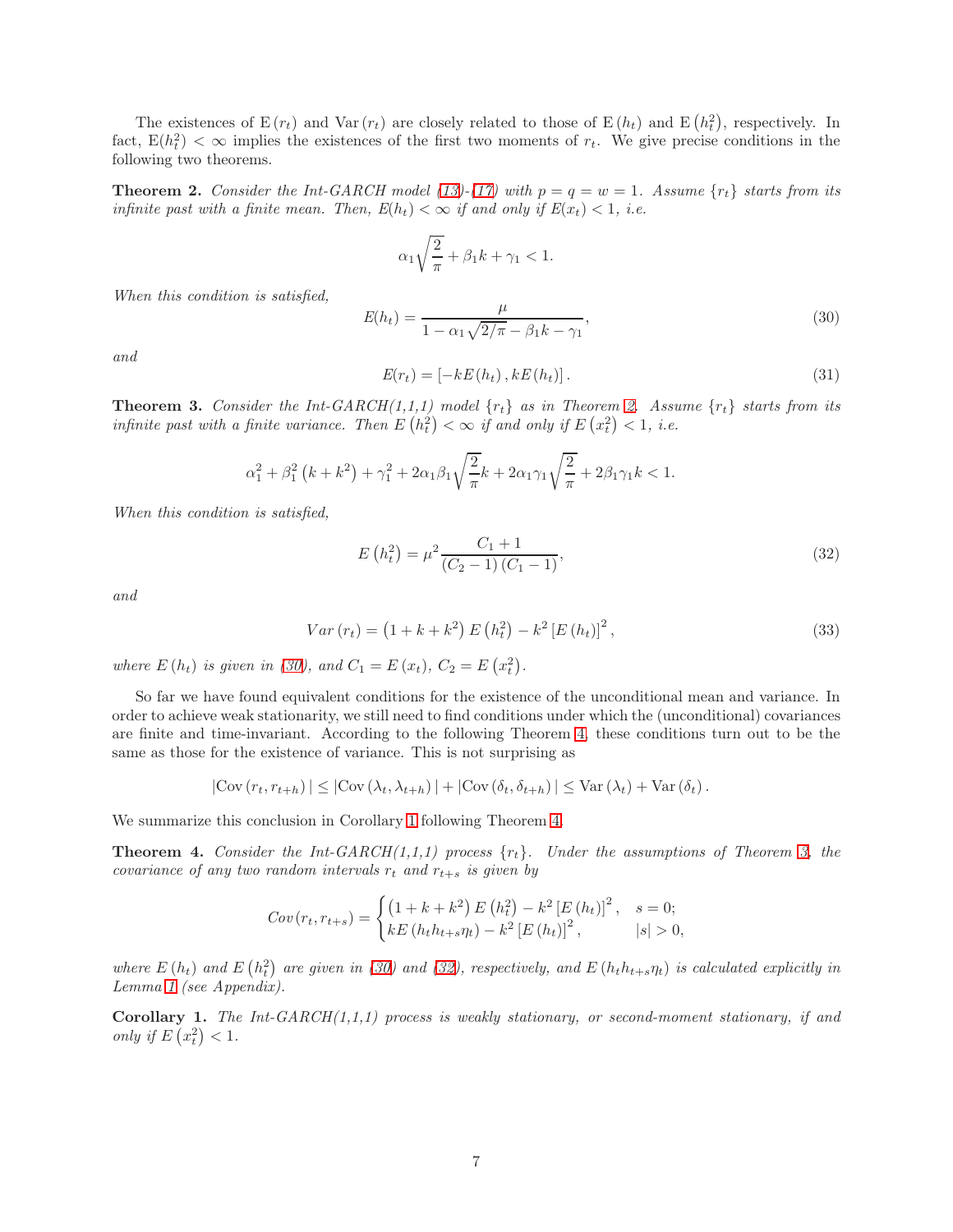### 4.2 Auto-correlation function (ACF)

The notion of the variance and covariance for compact convex random sets were naturally extended to the correlation coefficient of two random sets  $A$  and  $B$ , which is defined as

$$
Corr(A, B) = \frac{Cov(A, B)}{\sqrt{Var(A) Var(B)}}.
$$
\n(34)

Based on this definition, we calculate the auto-correlation function  $(ACF)$  of the Int-GARCH $(1,1,1)$  process and give the result in the corollary below.

<span id="page-7-2"></span>**Corollary 2.** Under the assumptions of Theorem [3,](#page-6-4) the auto-correlation function of the Int-GARCH $(1,1,1)$ process  $\{r_t\}$  is

$$
\rho(s) = \begin{cases} 1, & s = 0 \\ \frac{kE(h_t h_{t+s} \eta_t) - k^2 [E(h_t)]^2}{(1 + k + k^2) E(h_t^2) - k^2 [E(h_t)]^2}, & |s| > 0. \end{cases}
$$

We plot the ACF for a specific Int-GARCH(1,1,1) model (Model I in the simulation) in Figure [1.](#page-7-1) We see that the centers are uncorrelated. This has been verified by [\(42\)](#page-25-0) in the proof of Theorem [4.](#page-6-2) The radii, or the lengths of the intervals, have a relatively persistent auto-correlation, which coincides with the phenomenon of "volatility clustering". This long-term dependence of radii carries over to the intervals as a whole, and results in a slow-dying ACF of the interval-valued process.



<span id="page-7-1"></span>Figure 1: Theoretical auto-correlation functions of Model I.

# <span id="page-7-0"></span>5 Parameter Estimation

In this section, we develop parameter estimation of our Int-GARCH model and the asymptotic properties of the estimators. There are two groups of parameters: the error distribution parameter  $k > 0$  and the variance parameters

$$
\boldsymbol{\theta} = [\mu, \alpha_1, \cdots, \alpha_p, \beta_1, \cdots, \beta_q, \gamma_1, \cdots, \gamma_w]^T.
$$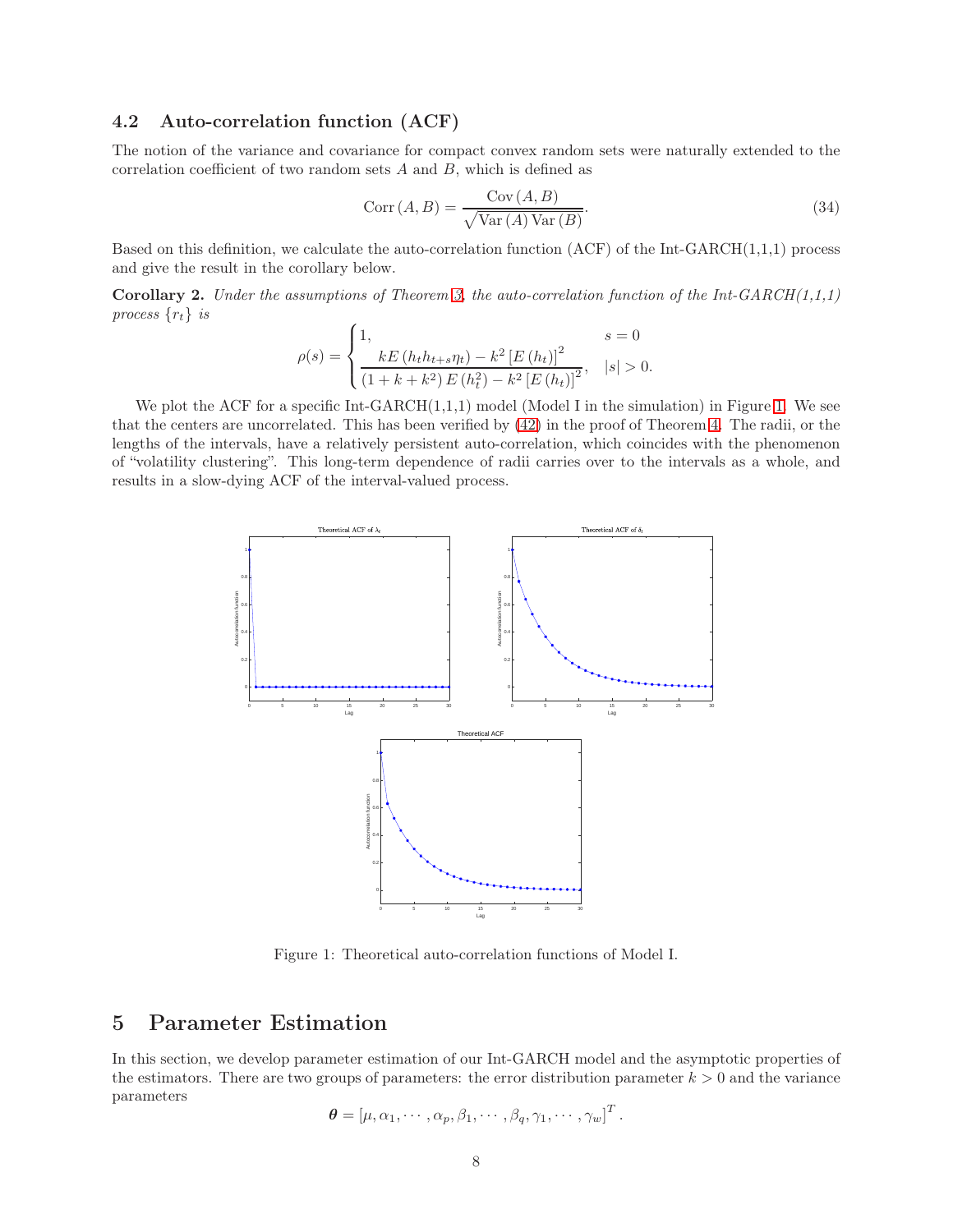We first provide a sample estimate for k, which is shown to be strongly consistent. Then the variance parameters  $\theta$  are estimated by the method of maximum likelihood, and the asymptotic normality for the MLE is established. A simulation study is presented that shows the empirical performance of the estimators.

### 5.1 Two-stage estimation of k and  $\theta$

The error distribution parameter  $k$  can be conveniently estimated by the method of moments. Notice that

$$
E(\delta_t) = E(h_t \eta_t) = E(h_t) E(\eta_t) = k E(h_t),
$$
  
\n
$$
E|\lambda_t| = E|h_t \varepsilon_t| = E(h_t) E|\varepsilon_t| = \sqrt{2/\pi} E(h_t),
$$

and consequently,

$$
k = \sqrt{2/\pi} \frac{E(\delta_t)}{E(|\lambda_t|)}.
$$

Replacing  $E(\delta_t)$  and  $E(|\lambda_t|)$  in [\(35\)](#page-8-0) by their sample estimates, we obtain the method of moments estimator of  $k$  as

<span id="page-8-0"></span>
$$
\hat{k} = \sqrt{2/\pi} \frac{\overline{\delta_t}}{|\lambda_t|}.\tag{35}
$$

Under the condition that  $\{h_t\}$  is strictly stationary and ergodic, and additionally that  $E(h_t) < \infty$ , the sample means  $\overline{\delta_t}$  and  $|\overline{\lambda_t}|$  are both strongly consistent, and so is  $\hat{k}$ .

Given k, the conditional likelihood function of  $\{r_t, t = 1, \dots, T\}$  is

$$
L(\theta) | \mathcal{F}_0 = \prod_{t=1}^T f(\lambda_t, \delta_t | \mathcal{F}_{t-1}) = \prod_{t=1}^T f(\lambda_t | \mathcal{F}_{t-1}) f(\delta_t | \mathcal{F}_{t-1})
$$
  
\n
$$
= \prod_{t=1}^T \frac{1}{h_t \sqrt{2\pi}} e^{-\frac{\lambda_t^2}{2h_t^2}} \frac{1}{\Gamma(k)h_t^k} \delta_t^{k-1} e^{-\frac{\delta_t}{h_t}}
$$
  
\n
$$
= \prod_{t=1}^T \frac{\delta_t^{k-1}}{\sqrt{2\pi} \Gamma(k)} h_t^{-(k+1)} e^{-\frac{\lambda_t^2}{2h_t^2} - \frac{\delta_t}{h_t}}
$$
  
\n
$$
\propto \prod_{t=1}^T h_t^{-(k+1)} e^{-\frac{\lambda_t^2}{2h_t^2} - \frac{\delta_t}{h_t}}.
$$

Thus, the conditional log-likelihood function up to a constant is

$$
l(\boldsymbol{\theta}) = \sum_{t=1}^{T} \left\{ -(k+1) \log(h_t) - \frac{\lambda_t^2}{2h_t^2} - \frac{\delta_t}{h_t} \right\},\,
$$

where  $h_t = \mu + \sum \alpha_i |\lambda_{t-i}| + \sum \beta_i \delta_{t-i} + \sum \gamma_i h_{t-i}$ . Then, the maximum likelihood estimate  $\hat{\theta}_T$  is defined as

<span id="page-8-1"></span>
$$
\hat{\boldsymbol{\theta}}_T = \arg\max_{\boldsymbol{\theta}} \left\{ l(\boldsymbol{\theta}) \right\},\tag{36}
$$

and it can be computed by the scoring algorithm

$$
\boldsymbol{\theta}^{(m+1)} = \boldsymbol{\theta}^{(m)} - \left[\nabla^2 l(\boldsymbol{\theta}^{(m)})\right]^{-1} \nabla l(\boldsymbol{\theta}^{(m)}).
$$

Under the condition of strict stationarity and ergodicity, and some moment requirement for  $\{h_t\}$ ,  $\hat{\boldsymbol{\theta}}_T$  is consistent and asymptotically normal. We state the result in the following theorem. Details of the proof are deferred to the Appendix.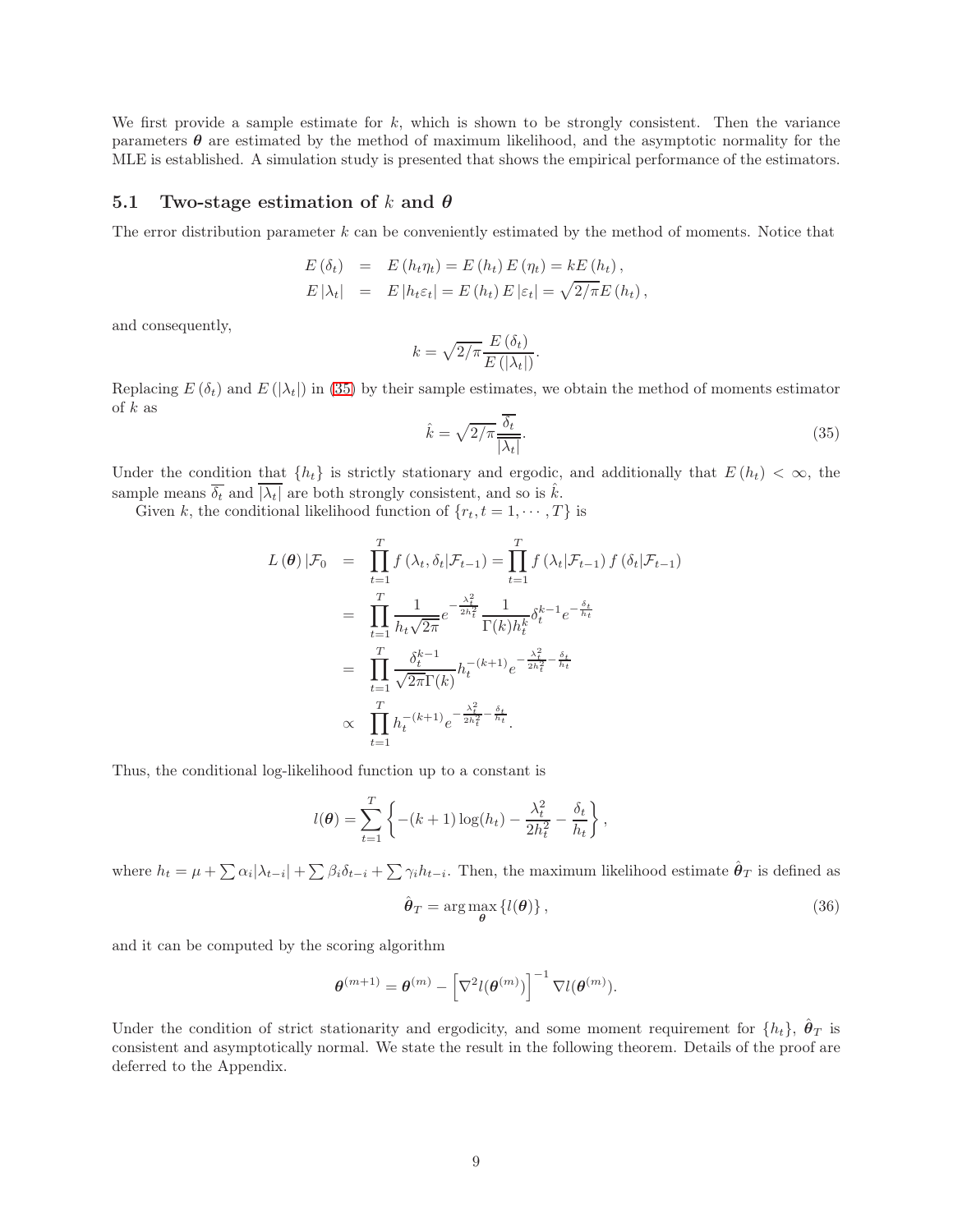<span id="page-9-2"></span>**Theorem 5.** Assume the process  $\{h_t\}$  is strictly stationary and ergodic, and  $E(h_t^2) < \infty$ . Assume in addition that the parameter space  $\Theta$  is compact. Then, the maximum likelihood estimator defined in [\(36\)](#page-8-1) satisfies:

(i)  $\hat{\boldsymbol{\theta}}_T \stackrel{\mathcal{P}}{\rightarrow} \boldsymbol{\theta}$  as  $T \rightarrow \infty$ ;

(ii)  $T^{\frac{1}{2}}(\hat{\theta}_T-\theta_0) \stackrel{\mathscr{D}}{\rightarrow} N(0,\mathbf{I}^{-1}(\theta_0)),$  where  $\mathbf{I}(\theta_0) = -E[\nabla^2 l_t(\theta_0)]$  is the Fisher information matrix evaluated at  $\theta_0$ .

As an immediate consequence of the theorem, the asymptotic covariance matrix of  $\hat{\theta}_T$  is  $\frac{1}{T}I^{-1}(\theta_0)$ . It can be consistently estimated by the inverse Hessian  $-\left[\nabla^2 l(\hat{\theta}_T)\right]^{-1}$ , which is easily obtained from the scoring algorithm. Especially for  $Int-GARCH(1,1,1)$ , the condition for strict stationarity and ergodicity is the same as that for mean stationarity, that is,  $E(x_t) < \infty$ , and consequently  $E(h_t) < \infty$  (see Lemma [3](#page-29-0) in the Appendix). So, assuming mean stationarity, the method of moments estimator  $\hat{k}$  is strongly consistent. If we further assume covariance stationarity, i.e.,  $E(x_t^2) < \infty$  in view of Corollary [1,](#page-6-3) the maximum likelihood estimator  $\hat{\theta}$  is consistent and asymptotically normal. We summarize the conclusion in the following corollary.

**Corollary 3.** Consider the Int-GARCH $(1,1,1)$  model.

(i) If  $E(x_t) < \infty$ , then  $\hat{k}$  is strongly consistent;

(ii) If in addition  $E(x_t^2) < \infty$ , then  $\hat{\theta}$  satisfies both consistency and asymptotic normality.

Computation of the maximum likelihood estimate requires initial values of  $\theta$  and starting values  $\{h_0, \dots, h_{-(m-1)}\}$ and  $\{r_0, \dots, r_{-(m-1)}\}$ . Recall from Theorem [1](#page-5-3) that

<span id="page-9-0"></span>
$$
E(h_t) = \frac{\mu}{1 - \sum_{i=1}^{m} \mu_i} = \frac{\mu}{1 - \sqrt{\pi/2} \sum_{i=1}^{p} \alpha_i - k \sum_{i=1}^{q} \beta_i - \sum_{i=1}^{w} \gamma_i}.
$$
(37)

So  $\mu$  can be initialized by replacing  $E(h_t)$  in [\(37\)](#page-9-0) by its sample mean  $h_t$  and a rough guessing of 1 −  $\sqrt{\pi/2} \sum_{i=1}^p \alpha_i - k \sum_{i=1}^q \beta_i - \sum_{i=1}^w \gamma_i$ , for example, 0.4. Additionally, initial values of  $\alpha_i$ 's,  $\beta_i$ 's, and  $\gamma_i$ 's can be obtained by setting each of  $\sqrt{\pi/2} \sum_{i=1}^p \alpha_i$ ,  $k \sum_{i=1}^q \beta_i$ , and  $\sum_{i=1}^w \gamma_i$  to be a small value, e.g., 0.2, and by letting  $\alpha_1 = \cdots = \alpha_p$ ,  $\beta_1 = \cdots = \beta_q$ ,  $\gamma_1 = \cdots = \gamma_w$ . Finally, we assume that the process  ${r_t}$  starts from its infinite past with a finite mean and variance, so it is reasonable to let  $h_t = E(h_t)$ ,  $t = 0, \dots, -(m-1)$ . An alternative is to let  $h_t = 0, t = 0, \dots, -(m-1)$ , assuming  $\{r_t\}$  starts from constant intervals  $\{r_0, \dots, r_{-(m-1)}\}$ . In either case, we let  $r_t = E(r_t)$ ,  $t = 0, \dots, -(m-1)$ . Based on our experience, the initial values lead to very fast convergence, with only a couple of iterations.

Alternative to the two-stage estimation, one can also compute the maximum likelihood estimates of  $k$ and  $\theta$  simultaneously, which jointly maximize the conditional likelihood

$$
L(k, \theta) | \mathcal{F}_0 \propto \prod_{t=1}^T \frac{1}{\Gamma(k)} \delta_t^k h_t^{-(k+1)} e^{-\frac{\lambda_t^2}{2h_t^2} - \frac{\delta_t}{h_t}},
$$

or equivalently the conditional log-likelihood up to a constant

$$
l(k, \theta) = \sum_{t=1}^{T} \left\{ k \log(\delta_t) - \log \left[ \Gamma(k) \right] - (k+1) \log(h_t) - \frac{\lambda_t^2}{2h_t^2} - \frac{\delta_t}{h_t} \right\}.
$$

For the iterative algorithm, the two-stage estimates can be naturally input as initial values. Due to the involvement of the gamma function in the conditional likelihood, computation of this joint maximum likelihood estimates will be more complicated. Additionally, the required conditions to establish the asymptotic normality are also expected to be much more restrictive.

#### <span id="page-9-1"></span>5.2 Simulation and finite sample performances

Our simulation study considers four distinct Int-GARCH models with specific sets of parameter values. From the empirical analysis detailed in Section 6, there seem to be certain ranges for the parameters: 1)  $k$ is between 1 and 2; 2)  $\mu$  and  $\alpha_1$  are very small; 3)  $\beta_1$  is generally above 0.3; 4)  $\gamma_1$  is either very small or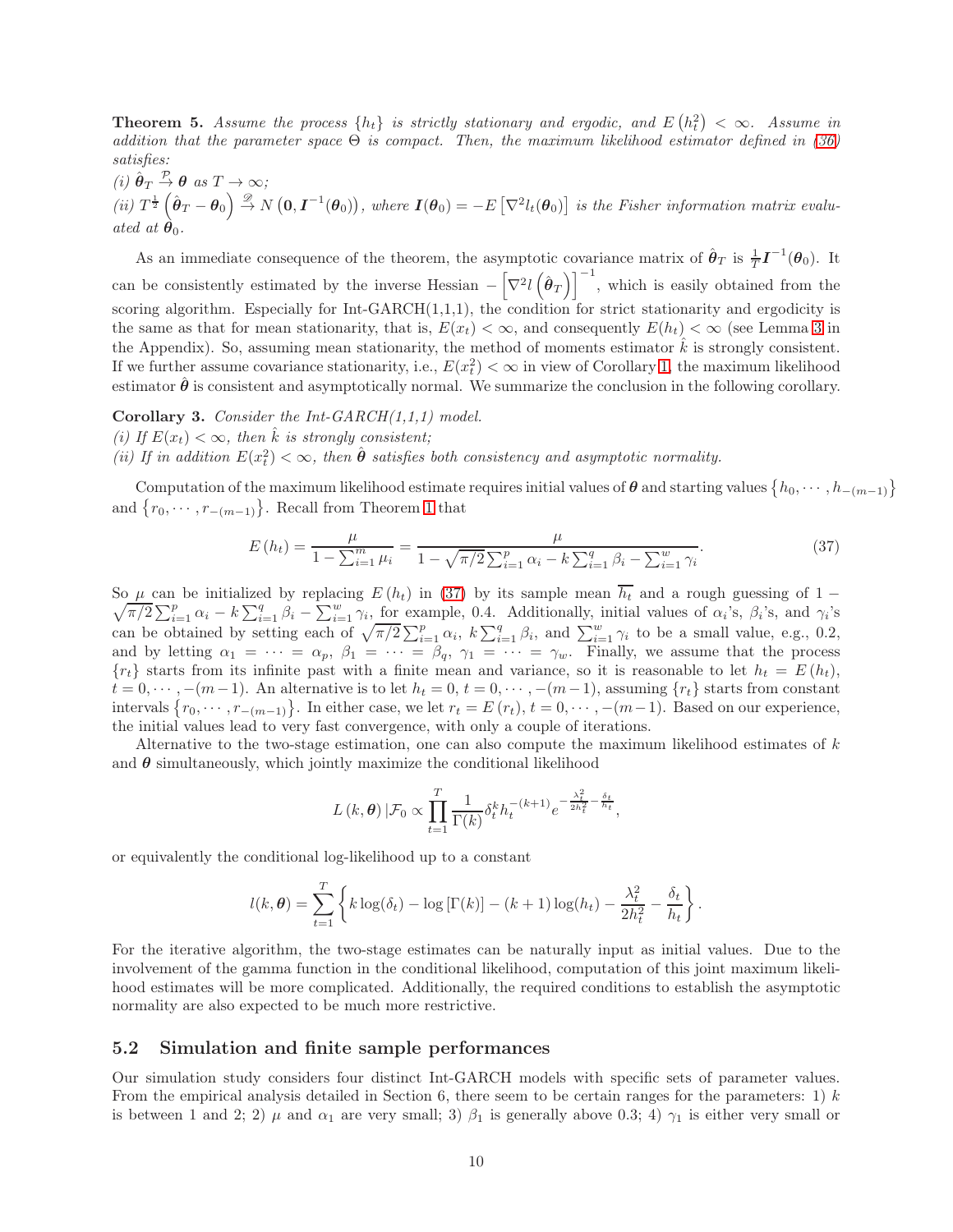equal to 0. We design our models such that the parameter values are inside these ranges, with a little added flexibility to account for potential possibilities not included in our real data. We are particularly interested in the Int-ARCH model, since very often in the real data analysis  $\gamma_1$  is estimated to be 0. So, after examining two full Int-GARCH models (Models I and II), we also consider two Int-ARCH models with  $\gamma_1$  set to 0 (Models III and IV). The parameter values for the two Int-GARCH models are generated as follows.

Models I and II : 
$$
k \sim \text{Unif } (1, 2),
$$
  
\n $\mu \sim \text{Unif } (0, 0.1),$   
\n $\alpha_1 \sim \text{Unif } (0, 0.2),$   
\n $\beta_1 \sim \text{Unif } (0.1, 0.6),$   
\n $\gamma_1 \sim \text{Unif } (0, 0.2).$ 

For Int-ARCH models,  $\beta_1$  is generally larger due to the removal of  $\gamma_1$ , so we generate the parameters for the two Int-ARCH models with  $k, \mu, \alpha_1$  being the same as the Int-GARCH models but  $\beta_1$  slightly larger.

Models I and II:

\n
$$
k \sim \text{Unif } (1, 2),
$$
\n
$$
\mu \sim \text{Unif } (0, 0.1),
$$
\n
$$
\alpha_1 \sim \text{Unif } (0, 0.2),
$$
\n
$$
\beta_1 \sim \text{Unif } (0.3, 0.6).
$$

All of the generations are subject to the constraint that each combination will result in a weakly stationary Int-(G)ARCH process that achieves consistency and asymptotic normality for the maximum likelihood estimators. The exact parameter values are listed in Table [1.](#page-11-0) Realizations of the designed models are simulated using the initial values  $h_0 = 0$  and  $r_0 = E(r_t)$ . Plots of two simulated data sets are shown in Figure [2.](#page-10-0) Denote



Figure 2: Plots of simulated data sets each with  $T = 1000$ .

<span id="page-10-0"></span>
$$
\gamma(s) = \text{Cov}(r_t, r_{t+s}),
$$
  
\n
$$
\gamma_{\lambda}(s) = \text{Cov}(\lambda_t, \lambda_{t+s}),
$$
  
\n
$$
\gamma_{\delta}(s) = \text{Cov}(\delta_t, \delta_{t+s}).
$$

Recall that the theoretical ACF of  ${r_t}$  is

$$
\rho(s) = \frac{\gamma(s)}{\gamma(0)} = \frac{\gamma_\lambda(s) + \gamma_\delta(s)}{\gamma_\lambda(0) + \gamma_\delta(0)}.
$$

We consequently define the sample ACF of  ${r_t}$  as

$$
\rho(s) = \frac{\hat{\gamma}_{\lambda}(s) + \hat{\gamma}_{\delta}(s)}{\hat{\gamma}_{\lambda}(0) + \hat{\gamma}_{\delta}(0)},
$$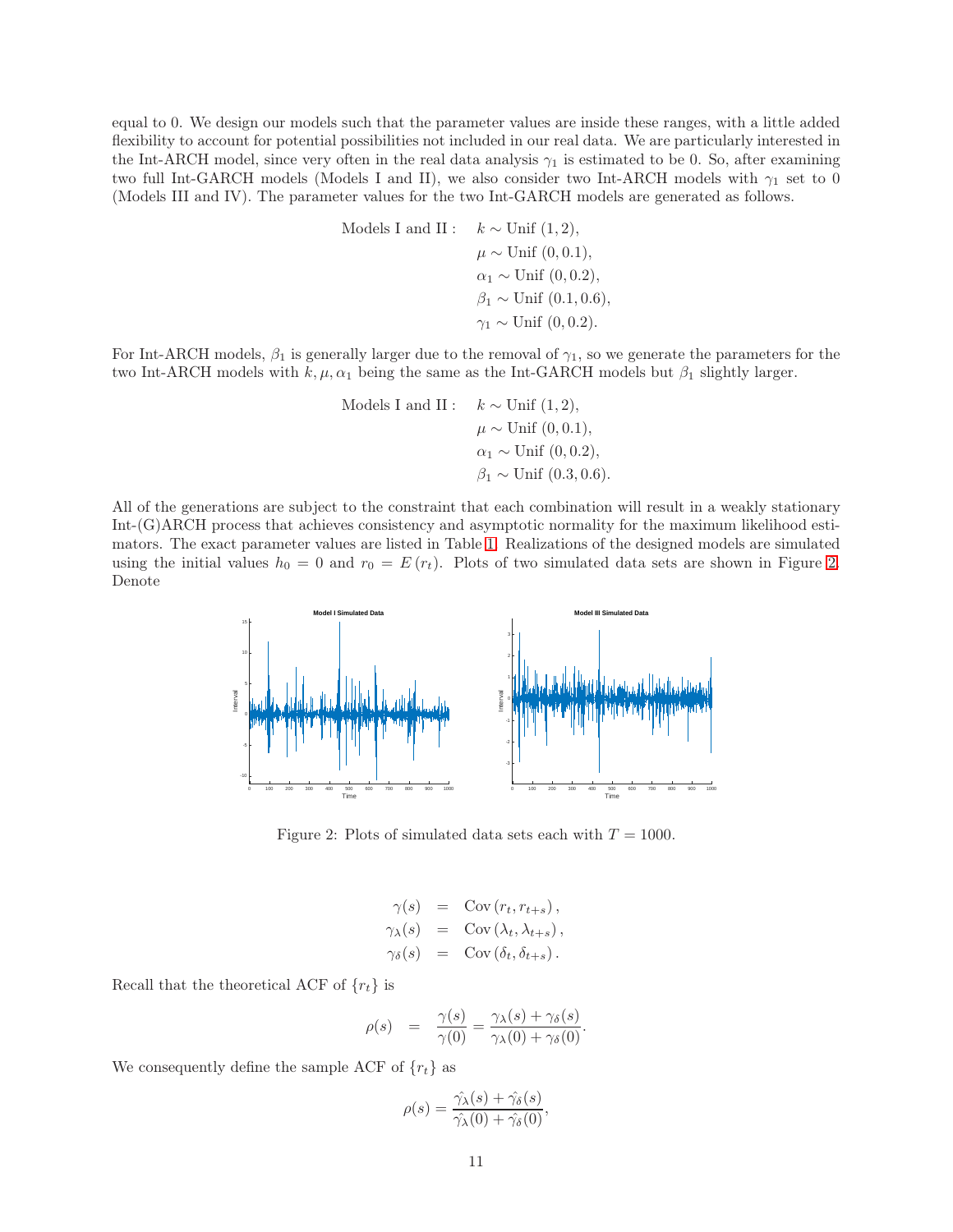<span id="page-11-0"></span>

|              |                  |                  | Mean     | Mean           | Empiriccal            | Asymptotic            |
|--------------|------------------|------------------|----------|----------------|-----------------------|-----------------------|
| Model        |                  | Parameters       | Estimate | Absolute Error | <b>Standard Error</b> | <b>Standard Error</b> |
|              |                  |                  |          |                |                       |                       |
| $\mathbf I$  | k <sub>i</sub>   | 1.8147           | 1.8081   | 0.077          | 0.1061                |                       |
|              | $\mu$            | 0.0906           | 0.0887   | 0.0072         | 0.0086                | 0.0082                |
|              | $\alpha_1$       | 0.0318           | 0.0284   | 0.0184         | 0.0235                | 0.0211                |
|              | $\beta_1$        | 0.374            | 0.3586   | 0.0171         | 0.0148                | 0.0149                |
|              | $\gamma_1$       | 0.1265           | 0.1269   | 0.0314         | 0.0381                | 0.0314                |
| $\mathbf{I}$ | $\boldsymbol{k}$ | 1.2134           | 1.2251   | 0.0412         | 0.05                  |                       |
|              | $\mu$            | 0.071            | 0.0712   | 0.0068         | 0.0086                | 0.0094                |
|              | $\alpha_1$       | 0.1833           | 0.1784   | 0.025          | 0.0318                | 0.0306                |
|              | $\beta_1$        | 0.2334           | 0.2345   | 0.0152         | 0.0192                | 0.0207                |
|              | $\gamma_1$       | 0.1732           | 0.174    | 0.0467         | 0.0579                | 0.0602                |
| III          | $\boldsymbol{k}$ | 1.5139           | 1.5045   | 0.04           | 0.0506                |                       |
|              | $\mu$            | 0.074            | 0.0738   | 0.0026         | 0.0034                | 0.0036                |
|              | $\alpha_1$       | 0.037            | 0.0334   | 0.0185         | 0.0228                | 0.0208                |
|              | $\beta_1$        | 0.3436           | 0.3426   | 0.0139         | 0.017                 | 0.0174                |
|              | $\gamma_1$       | $\overline{0}$   |          |                |                       |                       |
| IV           | k <sub>i</sub>   | 1.3632           | 1.3621   | 0.038          | 0.0486                |                       |
|              | $\mu$            | 0.0584           | 0.0593   | 0.0029         | 0.0037                | 0.0033                |
|              | $\alpha_1$       | 0.1927           | 0.1962   | 0.0208         | 0.026                 | 0.0269                |
|              | $\beta_1$        | 0.322            | 0.3253   | 0.0161         | 0.0197                | 0.0195                |
|              | $\gamma_1$       | $\boldsymbol{0}$ |          |                |                       |                       |

Table 1: Average result of 100 repeated simulations from two Int-GARCH (1,1,1) models (I, II) and two Int-ARCH (1,1) models (III, IV).  $\overline{\phantom{0}}$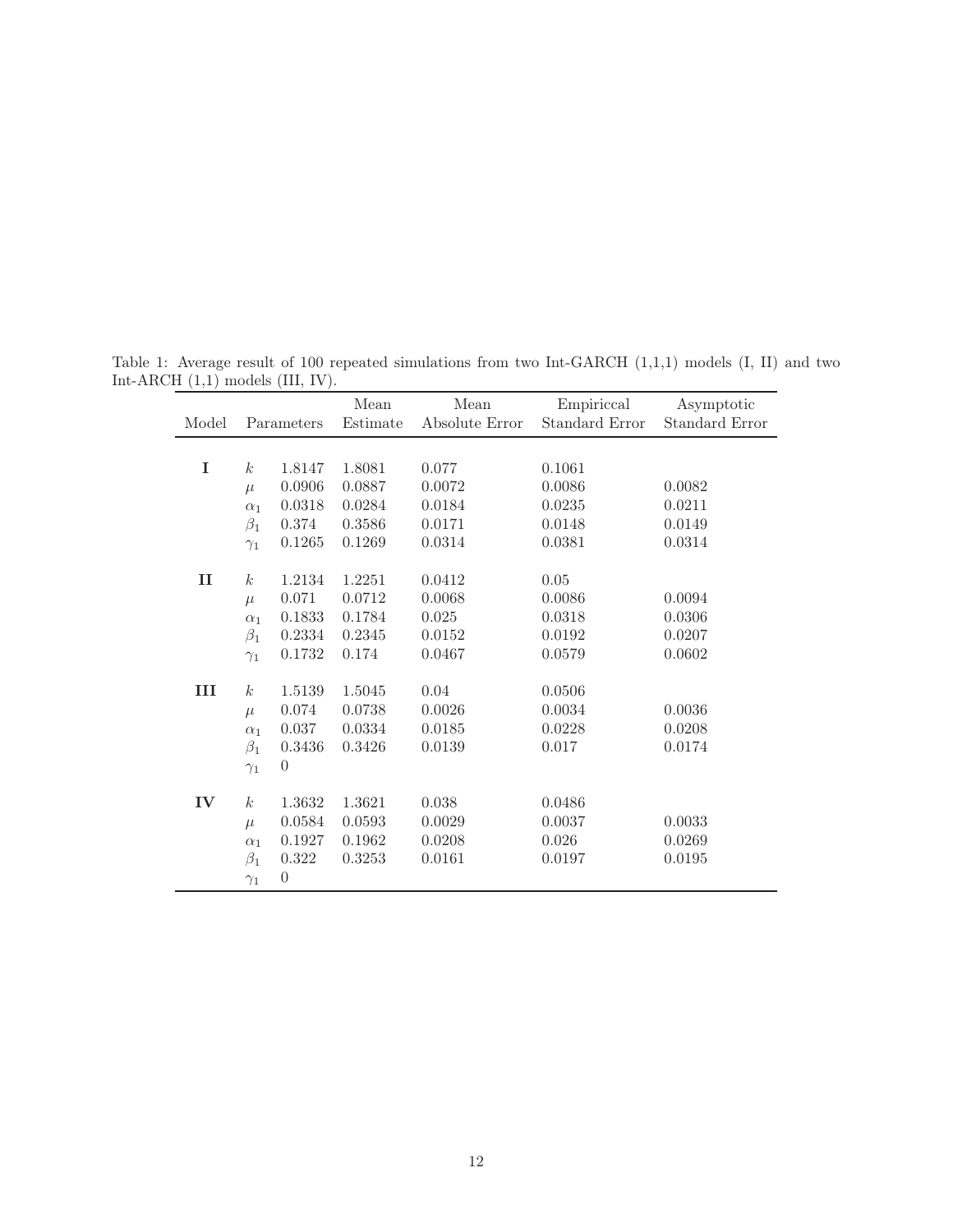where  $\hat{\gamma}_{\lambda}(s)$  and  $\hat{\gamma}_{\delta}(s)$  are the sample auto-covariance functions of  $\{\lambda_t\}$  and  $\{\delta_t\}$ , respectively. Figures [3](#page-12-1) and [4](#page-13-0) show the sample ACF's for simulated data sets with 1000 observations from an Int-GARCH(1,1,1) (Model I) and an Int-ARCH(1,1) (Model III), respectively.



<span id="page-12-1"></span>Figure 3: Sample auto-correlation functions of a simulated data set from Model I.

For each of the four models, we simulate a data set with 1000 observations and estimate the parameters using the proposed two-stage procedure. The process of simulation and estimation is repeated for 100 times independently, and the average results are reported in Table [1.](#page-11-0) We see that, with a very moderate sample of size 1000, both the moment estimate for k and the maximum likelihood estimate for  $\theta$  are very close to the true values with small mean absolute errors. In addition, the asymptotic standard errors for  $\theta$  based on the asymptotic normality are compared to the empirical ones, and they match very well.

### <span id="page-12-0"></span>6 Empirical Application

In this section, we apply our Int-GARCH model to analyze 10 typical stocks and 4 indices data. The symbols of these stocks and indices are listed, for example, in Table [2.](#page-15-1) We obtained from Thomson Reuters both the 5-minute intraday data and the daily-closing data of totally 1511 trading days, from January 3, 2006 to December 30, 2011. As an example for demonstration purpose, the sample ACF of the BA (Bank of America) return range is displayed in Figure [5.](#page-14-0) It is very similar to the theoretical ACF of model I in Figure [1](#page-7-1) from Section [5.2,](#page-9-1) which indicates the feasibility of our Int-GARCH model.

#### 6.1 Data cleaning and ranking metrics

In order to compare the empirical (in-sample and out-of-sample) performances of our Int-GARCH model and the GARCH model, we use realized variance (RV) as the proxy for the "true" market variance. The RV using our 5-minute intraday data is computed as:

$$
RV_t = \sum_s [y_t(s) - y_t(s-1)]^2.
$$
\n(38)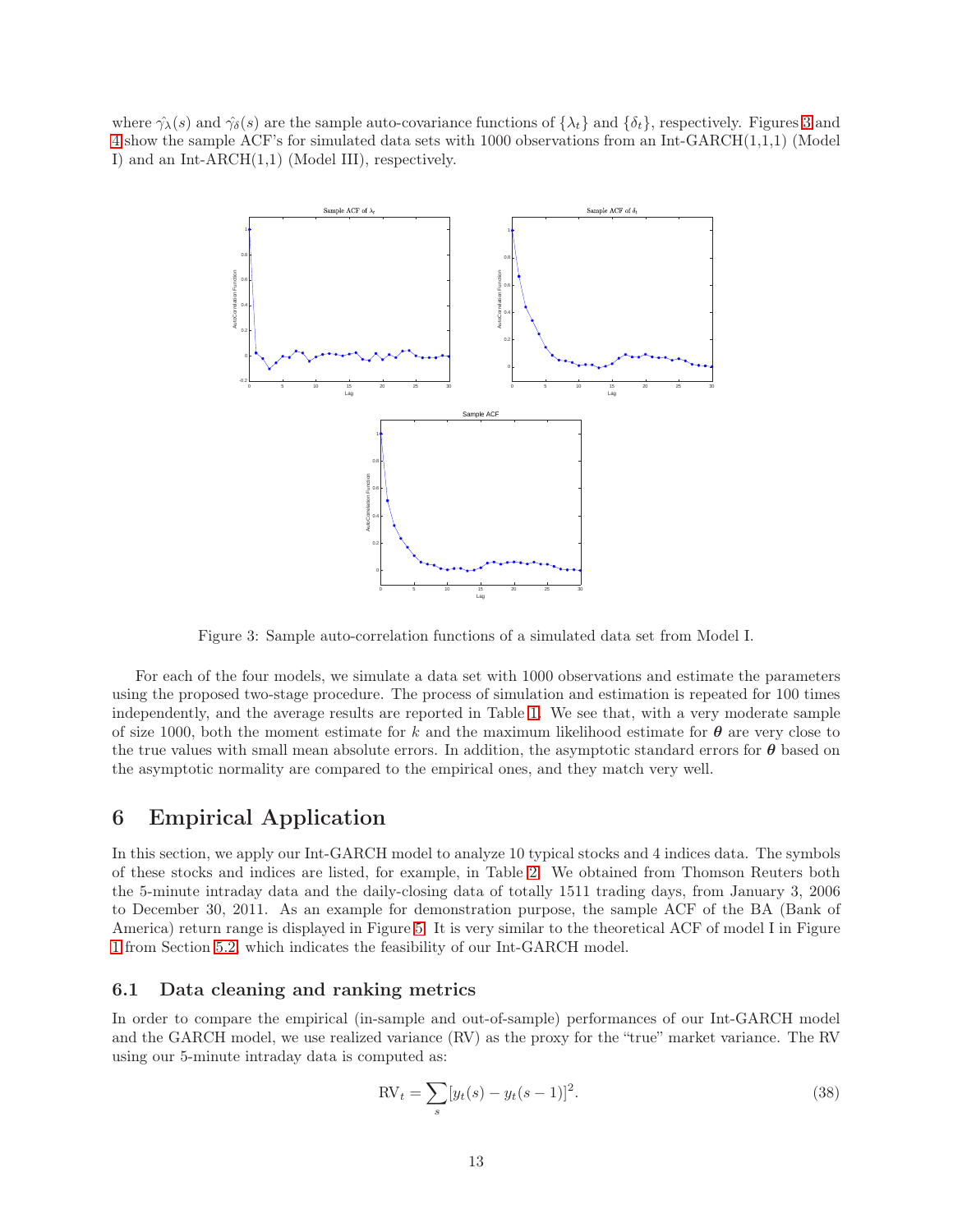

<span id="page-13-0"></span>Figure 4: Sample auto-correlation functions of a simulated data set from Model III.

As before,  $y_t(s)$  denotes the log price of an asset at time s on day t, and  $y_t(s-1)$  denotes the log price of the previous "snapshot" which was taken 5 minutes ago.

Following [\[31\]](#page-19-10), we applied 4 filtration rules to clean the data. 1) When multiple quotes have the same timestamp, we replace all these with a single entry with the median bid and median ask price. 2) Delete entries for which the spread is negative. 3) Delete entries for which the spread is more than 50 times the median spread on that day. 4) Delete entries for which the mid-quote deviated by more than 10 mean absolute deviations from a rolling median centred but excluding the observation under consideration of 50 observations (i.e. 25 observations before and 25 after).

Denote the RV by  $v_t$  and estimated volatility by  $\hat{\sigma}_t^2$ . It is shown in [\[24](#page-19-11)] that the ranking of volatility forecasts based on the  $R^2$  from the Mincer-Zarnowitz regression

$$
v_t = \beta_0 + \beta_1 \hat{\sigma}_t^2 + \epsilon_t,
$$

is robust to noises in  $v_t$ . It is shown in [\[28\]](#page-19-12) that the ranking using the negative quasi-likelihood (QLIKE) as the loss function is also robust to noises in the volatility proxy. Additionally, the heteroskedasticity-adjusted MSE (HMSE), although not robust to noises, is a popularly used loss function to compare volatility models. The definitions for the QLIKE and HMSE loss functions are given as:

$$
\begin{array}{rcl} \text{QLIKE} & = & \frac{1}{N} \sum_{t=1}^{N} \left[ \log \left( \hat{\sigma}_t^2 \right) + \frac{v_t^2}{\hat{\sigma}_t^2} \right], \\ \text{HMSE} & = & \frac{1}{N} \sum_{t=1}^{N} \left( \frac{v_t^2}{\hat{\sigma}_t^2} - 1 \right), \end{array}
$$

where  $N$  is the length of sampling period.

#### 6.2 In-sample and out-of-sample results

First, we compare the in-sample volatility estimation with that of GARCH (1,1). For this purpose, we fit an Int-GARCH model to the entire data from January 3, 2006 to December 30, 2011. The parameters are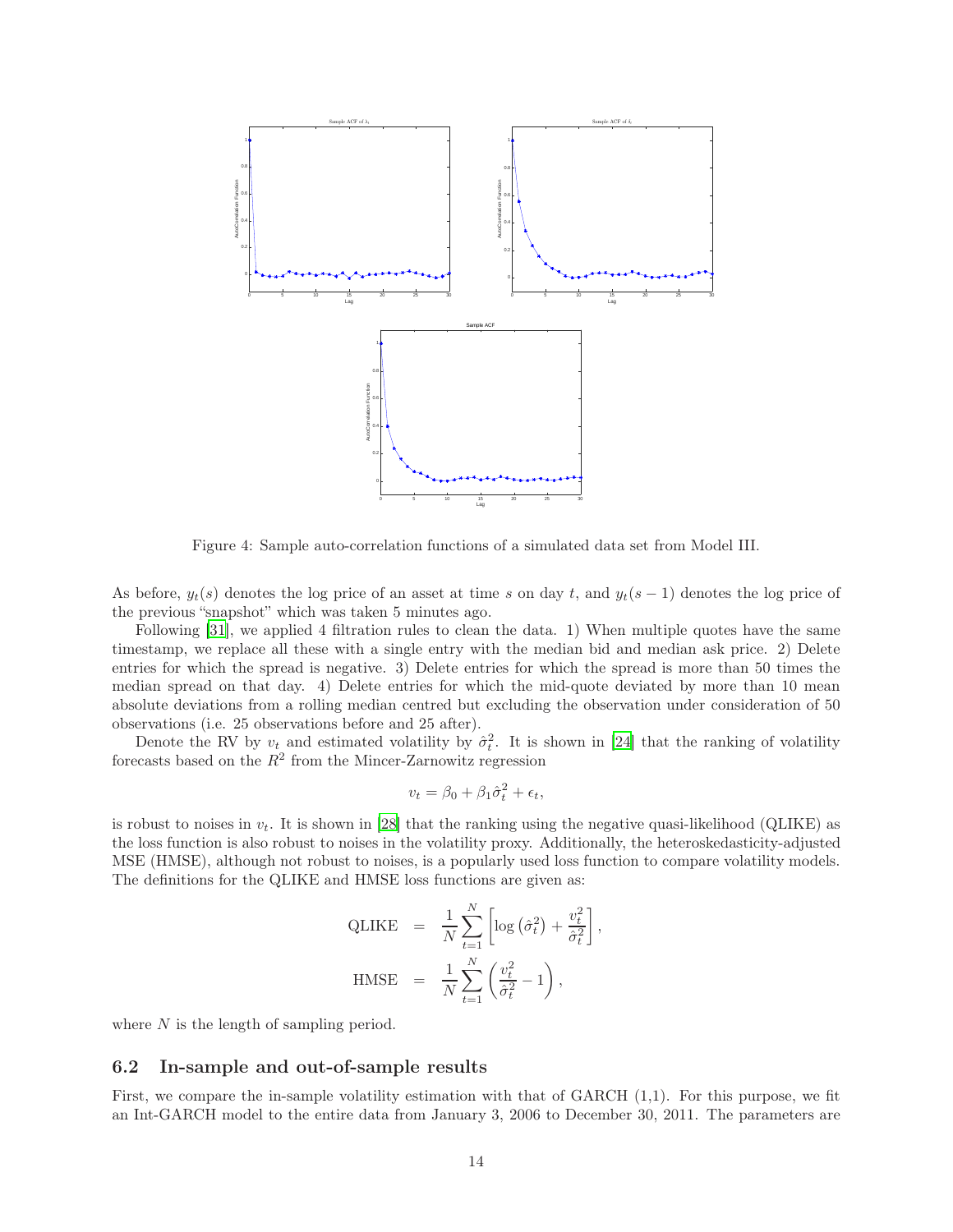

<span id="page-14-0"></span>Figure 5: Sample auto-correlation function of BA stock.

estimated by the two-stage estimation method we proposed in Section [5](#page-7-0) and results are listed in Table [2.](#page-15-1) Occasionally, the maximum likelihood estimate of the full model contains negative values. This means that the maximum of the likelihood function subject to the nonnegative constraints happens on the boundary, i.e., at least one of the estimates is 0. This is equivalent to removing the corresponding parameter(s) and running the unconstrained estimation for the sub-model (see, e.g. [\[34\]](#page-19-13)). For such cases, the removed parameters are displayed as 0 exactly without a standard error. In general, the fitted models show that  $\alpha$  is much smaller than  $\beta$  both in magnitude and in statistical significance, indicating that, consistent to our expectation, the return range is of much more importance than a single "snapshot" return, in terms of their contributions to the volatility. Additionally,  $\gamma$  also tends to be small, so most likely an Int-ARCH model is sufficient. The comparisons of Int-GARCH  $(1,1,1)$  and GARCH  $(1,1)$  using all the three criteria  $(R^2, QLIKE)$  and HMSE) are shown in Table [3,](#page-16-0) which generally favor Int-GARCH, except for a few exceptions (i.e.,  $R^2$  of BA, HMSE of T).

Next, to examine the out-of-sample performance, we use the first 5 years (2006-2010) as training period and leave the last year (2011) for out-of-sample predictions. We consider 3 forecasting horizons: 1-step, 2-step, and 5-step, corresponding to one day, two day, and one week ahead predictions, respectively. The model parameters are updated daily and the h-step-ahead predictions  $(h=1,2,5)$  are calculated according to equations  $(20)-(21)$  $(20)-(21)$ . The predicts are compared to those from GARCH  $(1,1)$  model for the entire year of 2011, and the average results are shown in Tables [4,](#page-16-1) [5,](#page-17-0) and [6,](#page-17-1) for  $h=1,2,5$ , respectively. Similar to the in-sample comparison, the out-of-sample comparisons in Tables [4,](#page-16-1) [5,](#page-17-0) and [6](#page-17-1) indicate the Int-GARCH $(1,1,1)$ perform better than GARCH (1,1) for 1-step, 2-step, and 5-step ahead predictions, for most of the stocks (indices) and ranking metrics.

Finally, we also notice that occasionally the GARCH performs better than the Int-GARCH model in our experiments. For example, in Table [3,](#page-16-0)  $R^2$  of GARCH is higher for BAC, and HMSE of GARCH is smaller for MSFT. In table [4,](#page-16-1) the Int-GARCH is dominated by GARCH for KO, MSFT, and T. Theoretically, the comparison between the GARCH and the Int-GARCH are complicated. Intuitively understanding, the advantage of our Int-GARCH model is that it makes full use of all possible values in the return range as volatility proxies and summarizes the information by integrating the GARCH mechanism with the random set theory. By comparison, the traditional GARCH model only considers use of the information of a single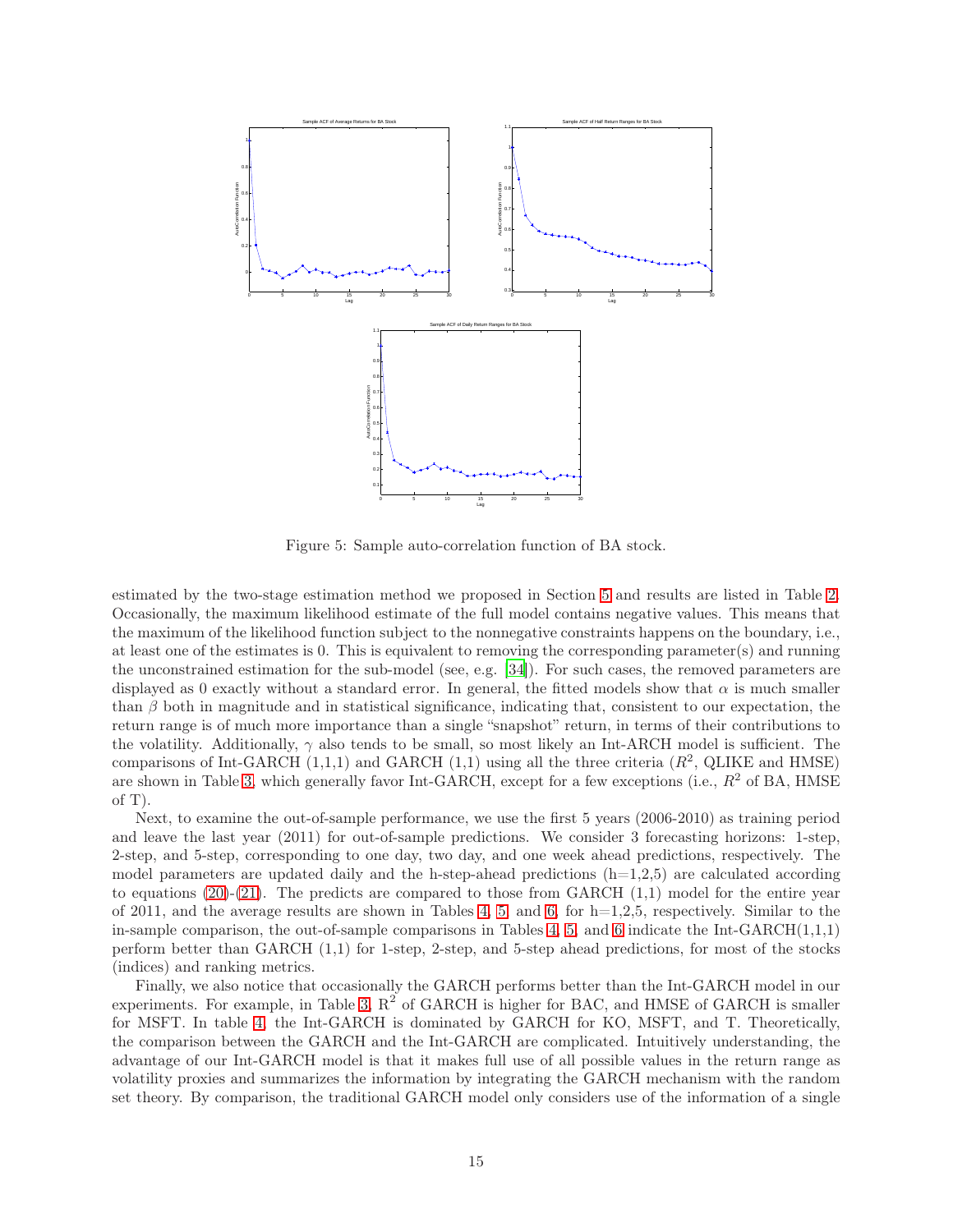<span id="page-15-1"></span>Table 2: Fitted Int-(G)ARCH models for the period 2006-2011. For the variance parameters, the number in the parenthesis to the right of the estimate is the associated standard error based on the asymptotic normality.

|                |             | <b>Parameter Estimates</b> |                 |                |                |                |  |  |
|----------------|-------------|----------------------------|-----------------|----------------|----------------|----------------|--|--|
|                |             | $\mathbf k$                | $\mu$           | $\alpha_1$     | $\beta_1$      | $\gamma_1$     |  |  |
|                |             |                            |                 |                |                |                |  |  |
| <b>Stocks</b>  | AAPL        | 1.5694                     | 0.0043(0.0004)  | 0.024(0.0242)  | 0.4948(0.0233) | $\overline{0}$ |  |  |
|                | AXP         | 1.7676                     | 0.0012(0.0003)  | $\Omega$       | 0.5357(0.0147) | $\theta$       |  |  |
|                | BA.         | 1.6245                     | 0.0031(0.0005)  | 0.0616(0.0239) | 0.4820(0.0258) | $\theta$       |  |  |
|                | <b>BAC</b>  | 1.511                      | 0.00003(0.0003) | 0.0374(0.0266) | 0.6507(0.0214) | $\overline{0}$ |  |  |
|                | DD          | 1.7335                     | 0.0019(0.0004)  | 0.0034(0.0240) | 0.5078(0.0226) | $\overline{0}$ |  |  |
|                | <b>JPM</b>  | 1.7228                     | 0.0006(0.0004)  | 0.0139(0.0203) | 0.3399(0.0096) | 0.3894(0.0354) |  |  |
|                | KO.         | 1.8602                     | 0.0014(0.0002)  | 0.0336(0.0227) | 0.4480(0.0212) | $\theta$       |  |  |
|                | <b>MSFT</b> | 1.7135                     | 0.0029(0.0004)  | 0.0708(0.0257) | 0.4485(0.0238) | $\theta$       |  |  |
|                | T           | 1.8338                     | 0.0022(0.0003)  | $\overline{0}$ | 0.4510(0.0181) | $\theta$       |  |  |
|                | WMT         | 1.8777                     | 0.0017(0.0003)  | $\Omega$       | 0.4540(0.0200) | $\Omega$       |  |  |
|                |             |                            |                 |                |                |                |  |  |
| <b>Indices</b> | D.H         | 1.7755                     | 0.0009(0.0002)  | $\overline{0}$ | 0.5051(0.0172) | $\overline{0}$ |  |  |
|                | SPX         | 1.6472                     | 0.0008(0.0002)  | $\theta$       | 0.5383(0.0348) | 0.0252(0.0586) |  |  |
|                | <b>FTSE</b> | 1.7529                     | 0.0008(0.0002)  | $\overline{0}$ | 0.5100(0.0183) | $\theta$       |  |  |
|                | CAC         | 1.4469                     | 0.0014(0.0003)  | $\overline{0}$ | 0.5800(0.0382) | 0.0265(0.0608) |  |  |

(closing-to-closing) return as the volatility proxy. Generally, the "summary" that accounts for more information from the data is expected to reflect the volatility more accurately. However, noting that different measures of model performance characterize different features of the model fitting the data, it is therefore possible occasionally that a simpler GARCH model with the point-valued return may outperform the more involved "summary" of Int-GARCH in terms of one performance measure. With regard to this, more extensive experiments with much more and larger data sets are needed to thoroughly investigate and optimize the performance of the Int-GARCH model in the near future.

# <span id="page-15-0"></span>7 Conclusion

In this paper, we have developed an interval-valued GARCH model for analyzing range-measured return processes. It can be viewed as an extension of the point-valued GARCH model that allows for interval-valued returns to produce "information-richer" estimation of the volatility. Inferences of our Int-GARCH model can be made based on the maximum likelihood method, which has been shown to have both consistency and asymptotic normality. Our empirical study of stocks and indices data has demonstrated the advantages of Int-GARCH model over the GARCH for both in-sample and out-of-sample performances.

An equally important contribution of our Int-GARCH model lies in that it forms a pioneer study in the area of conditional heteroscedasticity for interval-valued time series. Further improvements to the model can be made by incorporating interactions between the level and the range. Körner and Näther ([\[19\]](#page-18-19)) proposed for a more general space a generalized  $L_2$  metric, which when restricted to  $\mathcal{K}_{\mathcal{C}}(\mathbb{R})$  is

$$
\rho_K^2(x, y) = \sum_{(u, v) \in S^0 \times S^0} (s_x(u) - s_y(u)) (s_x(v) - s_y(v)) K(u, v), \quad x, y \in \mathcal{K}_{\mathcal{C}}(\mathbb{R}),
$$

where K is a symmetric positive definite kernel. It can be represented by the center-radius form as

$$
\rho_K^2(x,y) = A_{11}(x^C - y^C)^2 + A_{22}(x^R - y^R)^2 + 2A_{12}(x^C - y^C)(x^R - y^R),\tag{39}
$$

where A as a function of K is a symmetric positive definite matrix. So  $\rho_K$  is a further generalization of  $\rho_W$ in [\(19\)](#page-4-2) that takes into account the correlation between the center and the radius, and can be utilized to model the level-range interaction.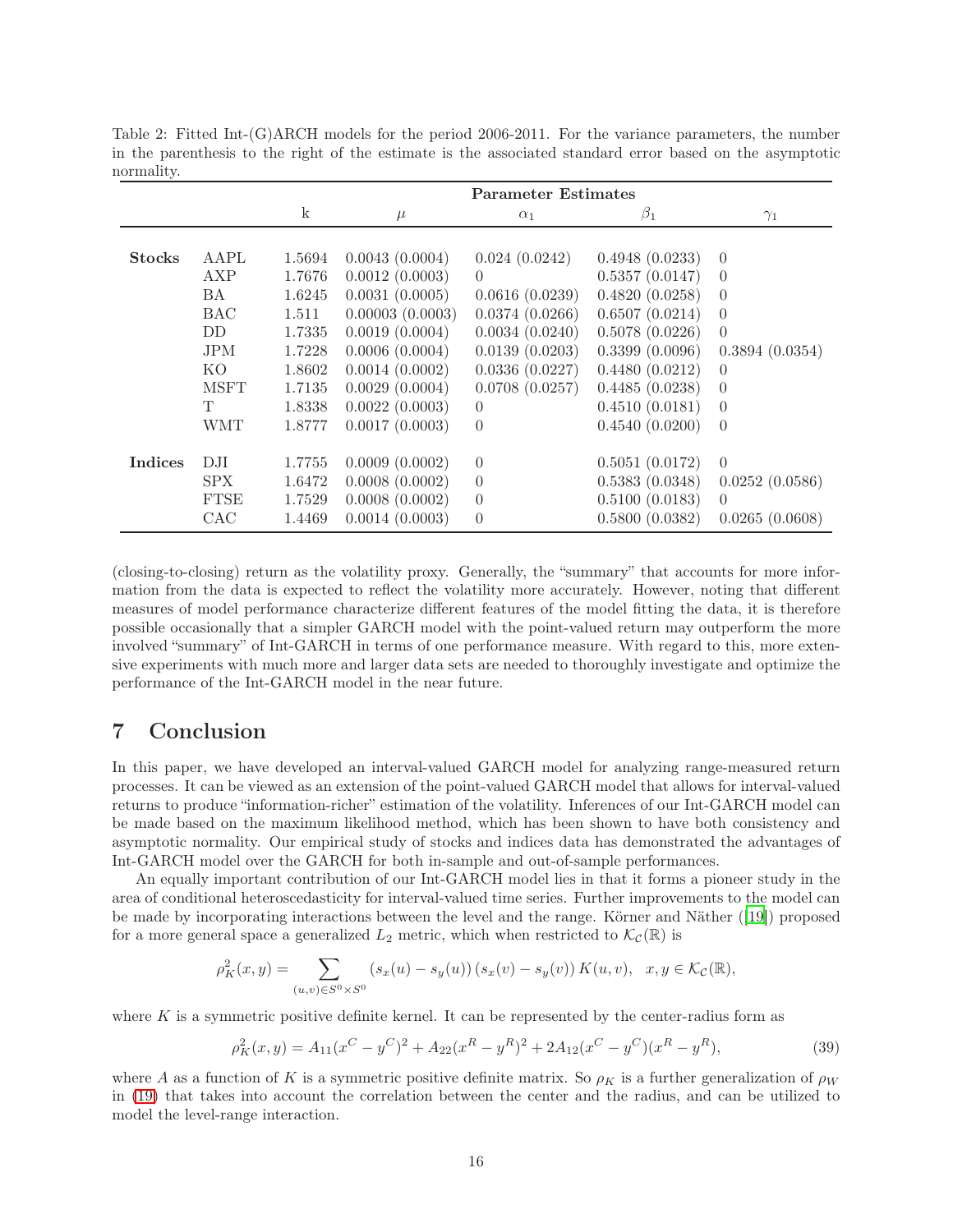<span id="page-16-0"></span>

|               |             | ${\bf R}^2$ |             |           | <b>QLIKE</b> | <b>HMSE</b> |             |
|---------------|-------------|-------------|-------------|-----------|--------------|-------------|-------------|
|               |             | GARCH       | $Int-GARCH$ | GARCH     | $Int-GARCH$  | GARCH       | $Int-GARCH$ |
| <b>Stocks</b> | AAPL        | 0.4707      | 0.3822      | -7.0084   | $-7.0484$    | 0.802       | 0.5178      |
|               | AXP         | 0.5099      | 0.5692      | $-7.0235$ | $-7.0851$    | 0.36        | 0.3431      |
|               | BA.         | 0.4949      | 0.5446      | $-7.2523$ | $-7.2592$    | 0.5623      | 0.4291      |
|               | <b>BAC</b>  | 0.5179      | 0.4889      | $-6.6973$ | $-6.7652$    | 1.104       | 0.665       |
|               | DD.         | 0.4637      | 0.5778      | $-7.29$   | $-7.3093$    | 0.5374      | 0.4178      |
|               | <b>JPM</b>  | 0.3728      | 0.4608      | $-6.8266$ | $-6.9093$    | 0.6181      | 0.4411      |
|               | KO.         | 0.4512      | 0.5287      | $-8.2397$ | $-8.242$     | 0.5816      | 0.3866      |
|               | <b>MSFT</b> | 0.3831      | 0.4323      | $-7.4539$ | $-7.4733$    | 0.8664      | 1.1465      |
|               | T.          | 0.4099      | 0.4522      | $-7.5155$ | $-7.5569$    | 1.5514      | 0.7272      |
|               | <b>WMT</b>  | 0.3644      | 0.4009      | -7.8462   | $-7.8861$    | 0.7694      | 0.7242      |
|               |             |             |             |           |              |             |             |
| Indices       | DJI         | 0.5006      | 0.4988      | $-8.5019$ | $-8.5877$    | 0.5695      | 0.5428      |
|               | SPX.        | 0.5209      | 0.5286      | $-8.401$  | $-8.4873$    | 0.481       | 0.4839      |
|               | <b>FTSE</b> | 0.4769      | 0.538       | $-8.4324$ | $-8.5158$    | 0.4122      | 0.359       |
|               | CAC         | 0.4171      | 0.4988      | $-8.1337$ | $-8.1737$    | 0.4158      | 0.3854      |

Table 3: In-sample comparisons of Int-GARCH  $(1,1,1)$  and GARCH  $(1,1)$ . Larger values of  $R^2$  and smaller values of QLIKE and HMSE indicate higher ranking of the volatility model.

<span id="page-16-1"></span>Table 4: Comparisons of 1-step-ahead predictions of Int-GARCH (1,1,1) and GARCH (1,1).

|               | 1-step-ahead Prediction |             |           |              |              |        |             |  |  |
|---------------|-------------------------|-------------|-----------|--------------|--------------|--------|-------------|--|--|
|               |                         | ${\bf R}^2$ |           |              | <b>QLIKE</b> |        | <b>HMSE</b> |  |  |
|               |                         | GARCH       | Int-GARCH | <b>GARCH</b> | Int-GARCH    | GARCH  | $Int-GARCH$ |  |  |
| <b>Stocks</b> | AAPL                    | 0.0485      | 0.298     | $-7.5694$    | $-7.6838$    | 0.5426 | 0.4262      |  |  |
|               | AXP                     | 0.2591      | 0.5507    | $-7.3522$    | $-7.4218$    | 0.3678 | 0.248       |  |  |
|               | BA                      | 0.2909      | 0.4847    | $-7.4518$    | $-7.5054$    | 0.3293 | 0.2911      |  |  |
|               | <b>BAC</b>              | 0.2461      | 0.4203    | $-6.6467$    | $-6.7399$    | 0.4693 | 0.443       |  |  |
|               | DD                      | 0.3053      | 0.5058    | $-7.3962$    | $-7.4448$    | 0.3275 | 0.2614      |  |  |
|               | <b>JPM</b>              | 0.3587      | 0.4318    | $-7.0733$    | $-7.1648$    | 0.392  | 0.3583      |  |  |
|               | KO.                     | 0.2844      | 0.4279    | $-8.3893$    | $-8.4008$    | 0.3503 | 0.445       |  |  |
|               | <b>MSFT</b>             | 0.1032      | 0.1894    | $-7.6106$    | $-7.6581$    | 0.7244 | 0.7286      |  |  |
|               | T                       | 0.153       | 0.2121    | $-8.1725$    | $-8.1884$    | 0.4431 | 0.6729      |  |  |
|               | <b>WMT</b>              | 0.2538      | 0.4033    | $-6.8641$    | $-8.3991$    | 0.7947 | 0.3363      |  |  |
|               |                         |             |           |              |              |        |             |  |  |
| Indices       | DJI                     | 0.3204      | 0.5334    | $-8.5295$    | $-8.6221$    | 0.3875 | 0.3421      |  |  |
|               | SPX.                    | 0.3413      | 0.5882    | $-8.3776$    | $-8.461$     | 0.3984 | 0.3436      |  |  |
|               | <b>FTSE</b>             | 0.3421      | 0.5555    | $-8.3617$    | $-8.3958$    | 0.4161 | 0.3795      |  |  |
|               | CAC                     | 0.3673      | 0.5285    | $-7.8501$    | -7.8694      | 0.4095 | 0.3711      |  |  |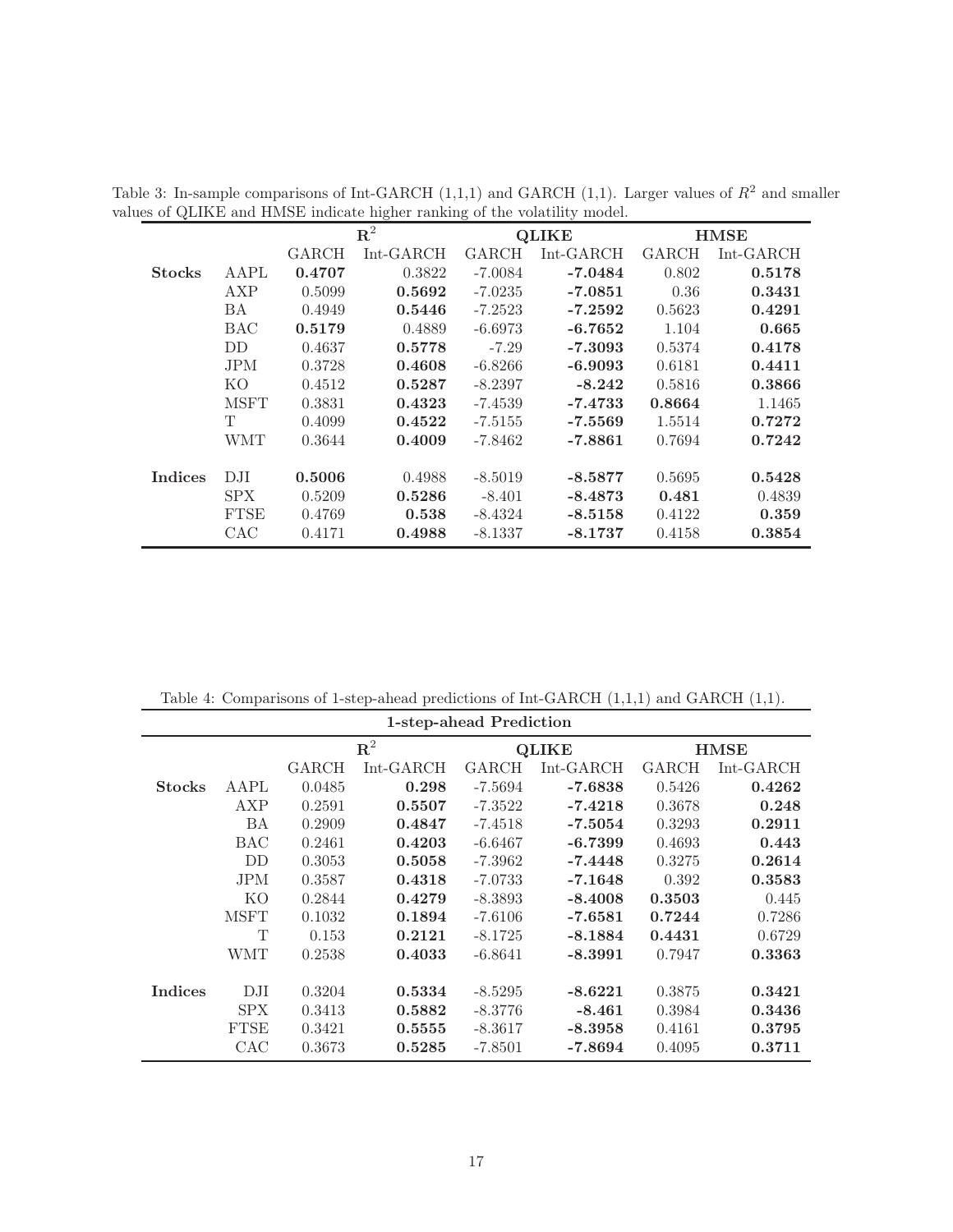| 2-step-ahead Prediction |             |              |             |           |              |        |             |  |  |
|-------------------------|-------------|--------------|-------------|-----------|--------------|--------|-------------|--|--|
|                         |             | ${\bf R}^2$  |             |           | <b>QLIKE</b> |        | <b>HMSE</b> |  |  |
|                         |             | <b>GARCH</b> | $Int-GARCH$ | GARCH     | $Int-GARCH$  | GARCH  | $Int-GARCH$ |  |  |
| <b>Stocks</b>           | <b>AAPL</b> | 0.0132       | 0.1574      | $-7.5383$ | $-7.5879$    | 0.6343 | 0.4554      |  |  |
|                         | AXP         | 0.1275       | 0.2865      | $-7.3106$ | $-7.3747$    | 0.635  | 0.3224      |  |  |
|                         | <b>BA</b>   | 0.2132       | 0.3291      | $-7.4326$ | $-7.4655$    | 0.3797 | 0.3143      |  |  |
|                         | <b>BAC</b>  | 0.1367       | 0.1879      | $-6.5818$ | $-6.6704$    | 0.8272 | 0.6055      |  |  |
|                         | DD          | 0.2097       | 0.3287      | $-7.3671$ | $-7.4149$    | 0.4624 | 0.2928      |  |  |
|                         | <b>JPM</b>  | 0.2601       | 0.2432      | $-7.0329$ | $-7.1009$    | 0.6407 | 0.6817      |  |  |
|                         | KO          | 0.1908       | 0.2407      | $-8.3579$ | $-8.3372$    | 0.4782 | 0.6853      |  |  |
|                         | <b>MSFT</b> | 0.0596       | 0.1203      | $-7.5891$ | $-7.6448$    | 0.7986 | 0.5681      |  |  |
|                         | T           | 0.0888       | 0.1128      | $-8.1397$ | $-8.1643$    | 0.6592 | 0.4805      |  |  |
|                         | <b>WMT</b>  | 0.1925       | 0.2499      | $-6.7841$ | $-8.3713$    | 0.8143 | 0.347       |  |  |
|                         |             |              |             |           |              |        |             |  |  |
| <b>Indices</b>          | DJI         | 0.2046       | 0.3392      | $-8.4939$ | $-8.5731$    | 0.525  | 0.3758      |  |  |
|                         | SPX.        | 0.2061       | 0.3736      | $-8.3409$ | $-8.4095$    | 0.5378 | 0.3789      |  |  |
|                         | <b>FTSE</b> | 0.2581       | 0.385       | $-8.3375$ | $-8.3469$    | 0.4742 | 0.4309      |  |  |
|                         | CAC         | 0.2666       | 0.3509      | $-7.8209$ | $-7.8204$    | 0.4894 | 0.4406      |  |  |

<span id="page-17-0"></span>Table 5: Comparisons of 2-step-ahead predictions of Int-GARCH (1,1,1) and GARCH (1,1).

Table 6: Comparisons of 5-step-ahead (one week) predictions of Int-GARCH (1,1,1) and GARCH (1,1).

<span id="page-17-1"></span>

|               | 5-step-ahead Prediction |        |             |              |              |             |             |  |  |
|---------------|-------------------------|--------|-------------|--------------|--------------|-------------|-------------|--|--|
|               |                         |        | ${\bf R}^2$ |              | <b>QLIKE</b> | <b>HMSE</b> |             |  |  |
|               |                         | GARCH  | $Int-GARCH$ | <b>GARCH</b> | Int-GARCH    | GARCH       | $Int-GARCH$ |  |  |
| <b>Stocks</b> | <b>AAPL</b>             | 0.002  | 0.0141      | $-7.4968$    | $-7.4147$    | 0.6861      | 0.5453      |  |  |
|               | AXP                     | 0.0278 | 0.0488      | $-7.2142$    | $-7.2724$    | 1.6016      | 0.5616      |  |  |
|               | BA                      | 0.1281 | 0.1872      | $-7.3887$    | $-7.4081$    | 0.5966      | 0.3523      |  |  |
|               | <b>BAC</b>              | 0.0625 | 0.0189      | $-6.401$     | $-6.4962$    | 3.9111      | 1.4395      |  |  |
|               | DD                      | 0.1072 | 0.1175      | $-7.2938$    | $-7.3466$    | 0.946       | 0.4013      |  |  |
|               | <b>JPM</b>              | 0.1679 | 0.0986      | $-6.9515$    | $-7.0213$    | 1.2665      | 0.7303      |  |  |
|               | KО                      | 0.0875 | 0.0743      | $-8.2977$    | $-8.2983$    | 1.2164      | 1.0582      |  |  |
|               | <b>MSFT</b>             | 0.0336 | 0.0416      | $-7.551$     | $-7.5808$    | 1.0182      | 0.7925      |  |  |
|               | Т                       | 0.052  | 0.0717      | $-8.0929$    | $-8.0853$    | 0.95        | 0.4313      |  |  |
|               | <b>WMT</b>              | 0.1068 | 0.0463      | $-6.5603$    | $-8.3041$    | 0.8564      | 0.4626      |  |  |
|               |                         |        |             |              |              |             |             |  |  |
| Indices       | DJI                     | 0.1092 | 0.1266      | $-8.4081$    | $-8.4504$    | 1.1346      | 0.6644      |  |  |
|               | <b>SPX</b>              | 0.1083 | 0.1302      | $-8.2571$    | $-8.2834$    | 1.1027      | 0.6043      |  |  |
|               | <b>FTSE</b>             | 0.1334 | 0.138       | $-8.2455$    | $-8.2624$    | 1.154       | 0.5915      |  |  |
|               | CAC                     | 0.1696 | 0.1709      | $-7.7553$    | $-7.7696$    | 0.7602      | 0.5749      |  |  |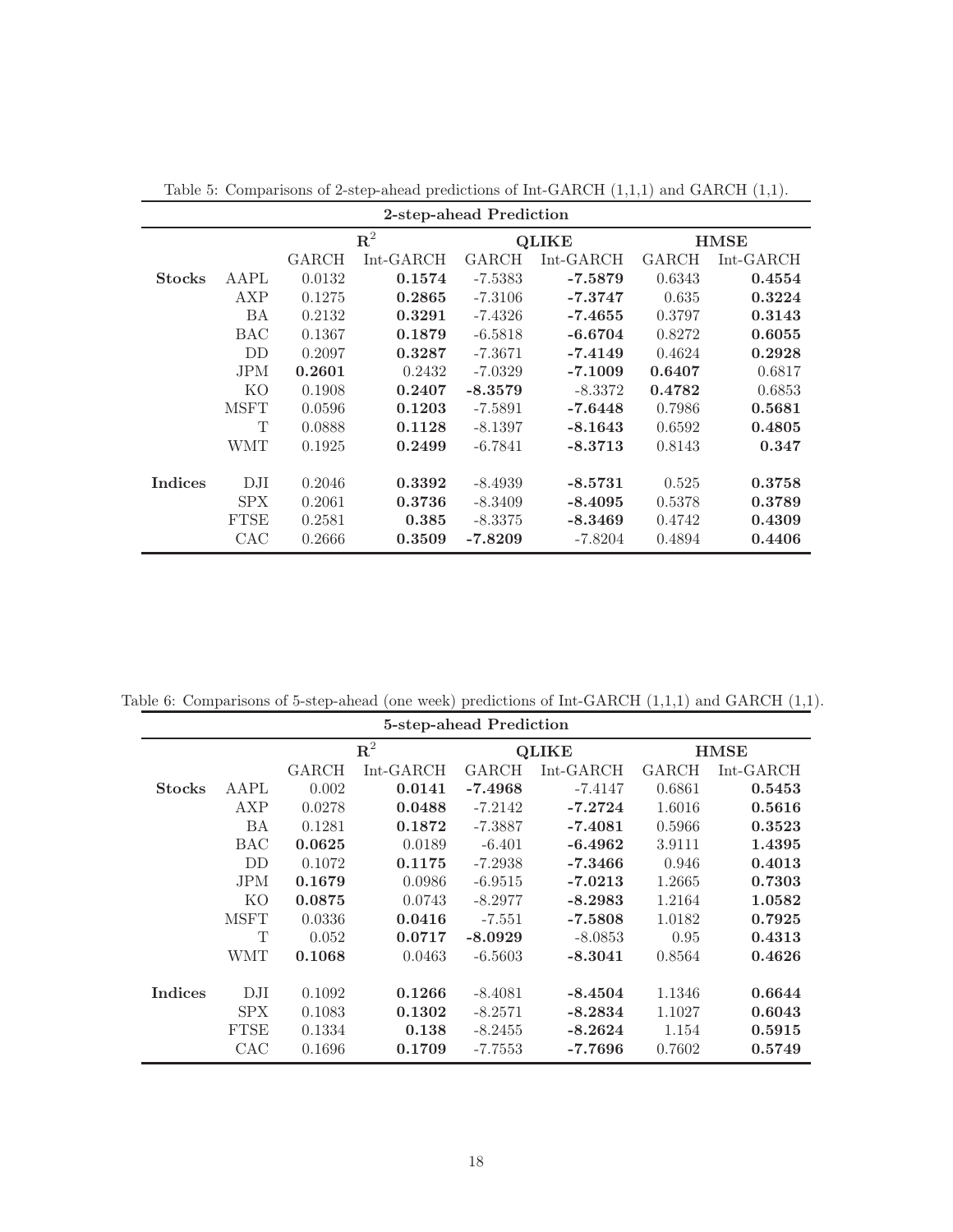# References

- <span id="page-18-4"></span>[1] Alizadeh, S., Brandt, M. W., and Diebold, F. X. Range-based estimation of stochastic volatility models. Journal of Finance, 2002, 57, 1047-1092.
- <span id="page-18-11"></span>[2] Artstein, Z. and Vitale, R. A. A strong law of large numbers for random compact sets. Annals of Probability, 1975, 5, 879-882.
- <span id="page-18-12"></span>[3] Aumann, R.J. Integrals of set-valued functions. J. Math. Anal. Appl., 1965, 12, 1-12.
- <span id="page-18-1"></span>[4] Bollerslev, T. Generalized autoregressive conditional heteroskedasticity. Journal of Econometrics, 1986, 31, 307-327.
- <span id="page-18-7"></span>[5] Brandt, M. W. and Jones, C. S. Volatility forecasting with range-based EGARCH models. Journal of Business & Economic Statistics, 2006, 24, 470-486.
- <span id="page-18-5"></span>[6] Chou, R. Y. Forecasting financial volatilities with extreme values: the conditional autoregressive range (CARR) model. Journal of Money, Credit and Banking, 2005, 37, 561-582.
- <span id="page-18-8"></span>[7] Christensen, K. and Podolskij, M. Realized ranged-based estimation of integrated variance. Journal of Econometrics, 2007, 141, 323-349.
- <span id="page-18-17"></span>[8] Ding, Z., Granger, C. W. J., and Engle, R. F. A long memory property of stock market returns and a new model. *Journal of Empirical Finance*, 1993, 1, 83-106.
- <span id="page-18-0"></span>[9] Engle, R. F. Autoregressive conditional heteroskedasticity with estimates of the variance of U.K. inflation. Econometrica, 1982, 50, 987-1008.
- <span id="page-18-6"></span>[10] Engle, R. F. and Gallo, G. M. A multiple indicators model for volatility using intra-daily data. Journal of Econometrics, 2006, 131, 3-27.
- <span id="page-18-13"></span>[11] Fréchet, M. Les éléments aléatoires de natures quelconque dans un espace distancié. Ann. Inst. H. Poincaré, 1948, 10, 215-310.
- <span id="page-18-2"></span>[12] Garman, M. B. and Klass, M. J. On the estimation of security price volatility from historical data. Journal of Business, 1980, 53, 67-78.
- <span id="page-18-18"></span>[13] Gil, M.A., Lopez, M.T., Lubiano, M.A. and Montenegro, M. Regression and correlation analyses of a linear relation between random intervals. Test, 2001, 10, 1, 183-201.
- <span id="page-18-9"></span>[14] Han, A., Hong, Y., and Wang, S. Autoregressive conditional models for interval-valued time series data. 2012, preprint.
- <span id="page-18-16"></span>[15] Hiai, F. and Umegaki, H. Integrals, conditional expectations and martingales of multivalued functions. Journal of Multivariate Analysis, 1977, 7, 149-182.
- <span id="page-18-10"></span>[16] Kendall, D. G. Foundations of a theory of random sets. In Stochastic Geometry, eds. Harding, E.F. and Kendall, D.G., 1974 (John Wiley & Sons: New York).
- <span id="page-18-14"></span>[17] Körner, R. A variance of compact convex random sets. 1995, preprint, Institut für Stochastik, Bernhardvon-Cotta-Str. 2 09599 Freiberg.
- <span id="page-18-15"></span>[18] Körner, R. On the variance of fuzzy random variables. Fuzzy Sets and Systems, 1997, 92, 83-93.
- <span id="page-18-19"></span>[19] Körner, R. and Näther, W. On the variance of random fuzzy variables. In Statistical Modeling, Analysis and Management of Fuzzy Data, eds. Bertoluzza, C., Gil, M., and Ralescu, D. pp. 25-42, 2001 (Physica-Verlag: Heidelberg).
- <span id="page-18-3"></span>[20] Kunitomo, N. Improving the Parkinson method of estimating security price volatilities. Journal of Business, 1992, 64, 295-302.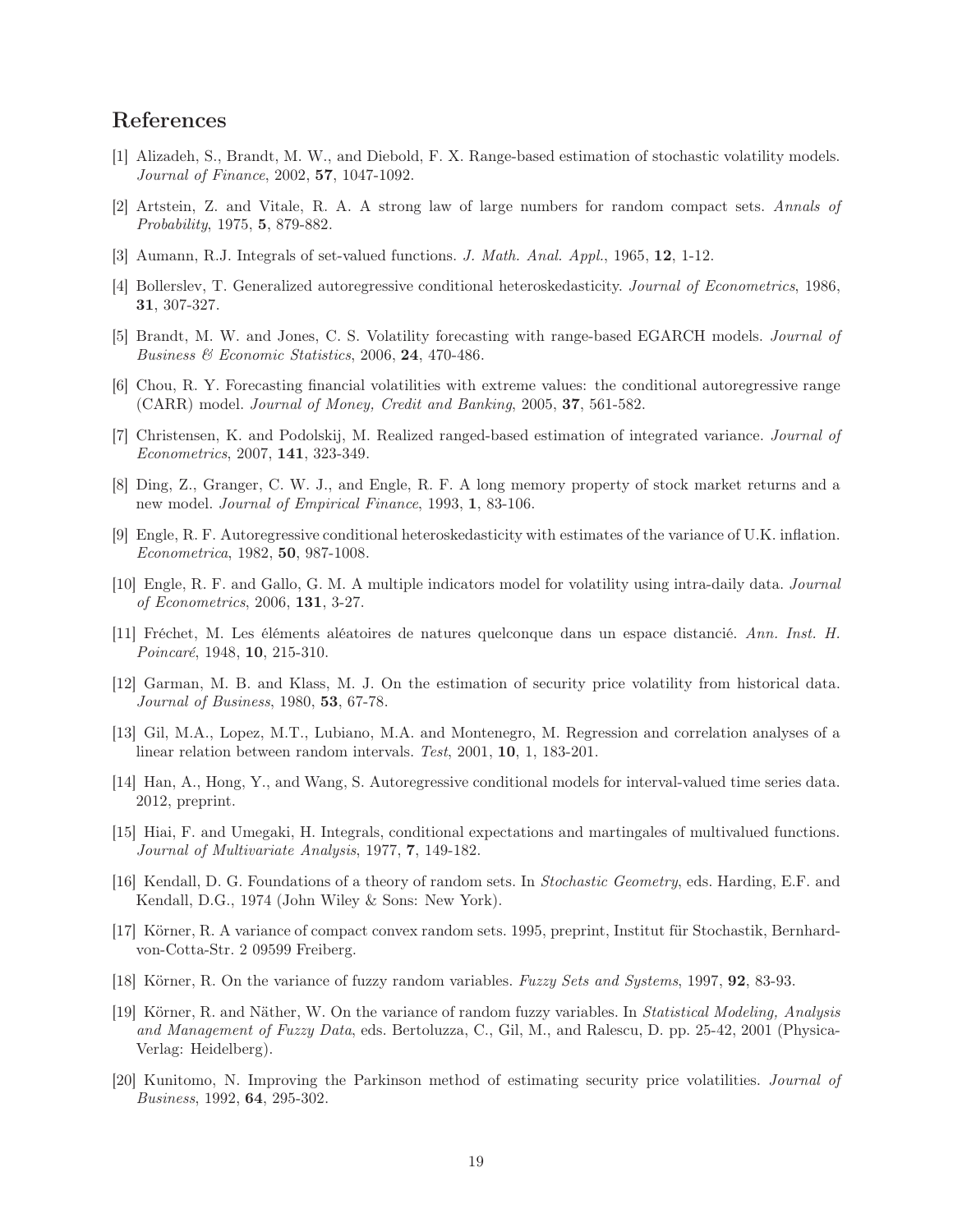- <span id="page-19-6"></span>[21] Lyashenko, N. N. Limit theorem for sums of independent compact random subsets of Euclidean space. Journal of Soviet Mathematics, 1982, 20, 2187-2196.
- <span id="page-19-2"></span>[22] Maia, A.L.S., Francisco, F.A.T., and Ludermir, T.B. Forecasting models for interval-valued time series. Neurocomputing, 2008, 71, 3344-3352.
- <span id="page-19-3"></span>[23] Matheron, G. Random Sets and Integral Geometry, 1975 (John Wiley & Sons: New York).
- <span id="page-19-11"></span>[24] Meddahi, N. A theoretical comparison between integrated and realized volatilities. 2001, preprint, Université de Montréal.
- <span id="page-19-4"></span>[25] Molchanov, I. Theory of Random Sets, 2005 (Springer-Verlag: London).
- <span id="page-19-7"></span>[26] Näther, W., Wünsche. On the conditional variance of fuzzy random variables. Metrika, 2007, 65, 109- 122.
- <span id="page-19-0"></span>[27] Parkinson, M. The extreme value method for estimating the variance of the rate of return. Journal of Business, 1980, 53, 61-65.
- <span id="page-19-12"></span>[28] Patton, A.J. Volatility forecast comparison using imperfect volatility proxies. Journal of Econometrics, 2011, 160, 246-256.
- <span id="page-19-1"></span>[29] Rogers, L. C. G., and Satchell, S. E. Estimating variances from high, low, and closing prices. Annals of Applied Probability, 1991, 1, 504-512.
- <span id="page-19-9"></span>[30] Schwert, W. Stock volatility and the rash of '87. Review of Financial Studies, 1990, 3, 1, 77-102.
- <span id="page-19-10"></span>[31] Shephard, N. and Sheppard, K. Realizing the future: forecasting with high-frequency-based volatility (HEAVY) models. Journal of Applied Econometrics, 2010, 25, 197-231.
- <span id="page-19-5"></span>[32] Sun, Y. and Ralescu, D. A Normal hierarchical model and minimum contrast estimation for random intervals. Annals of the Institute of Statistical Mathematics, 2015, 67, 313-333.
- <span id="page-19-8"></span>[33] Taylor, S. Modeling Financial Time Series, 1986 (John Wiley & Sons: New York).
- <span id="page-19-13"></span>[34] Waterman, M. S. A restricted least squares problem. Technometrics, 1974, 16, 1, 135-136.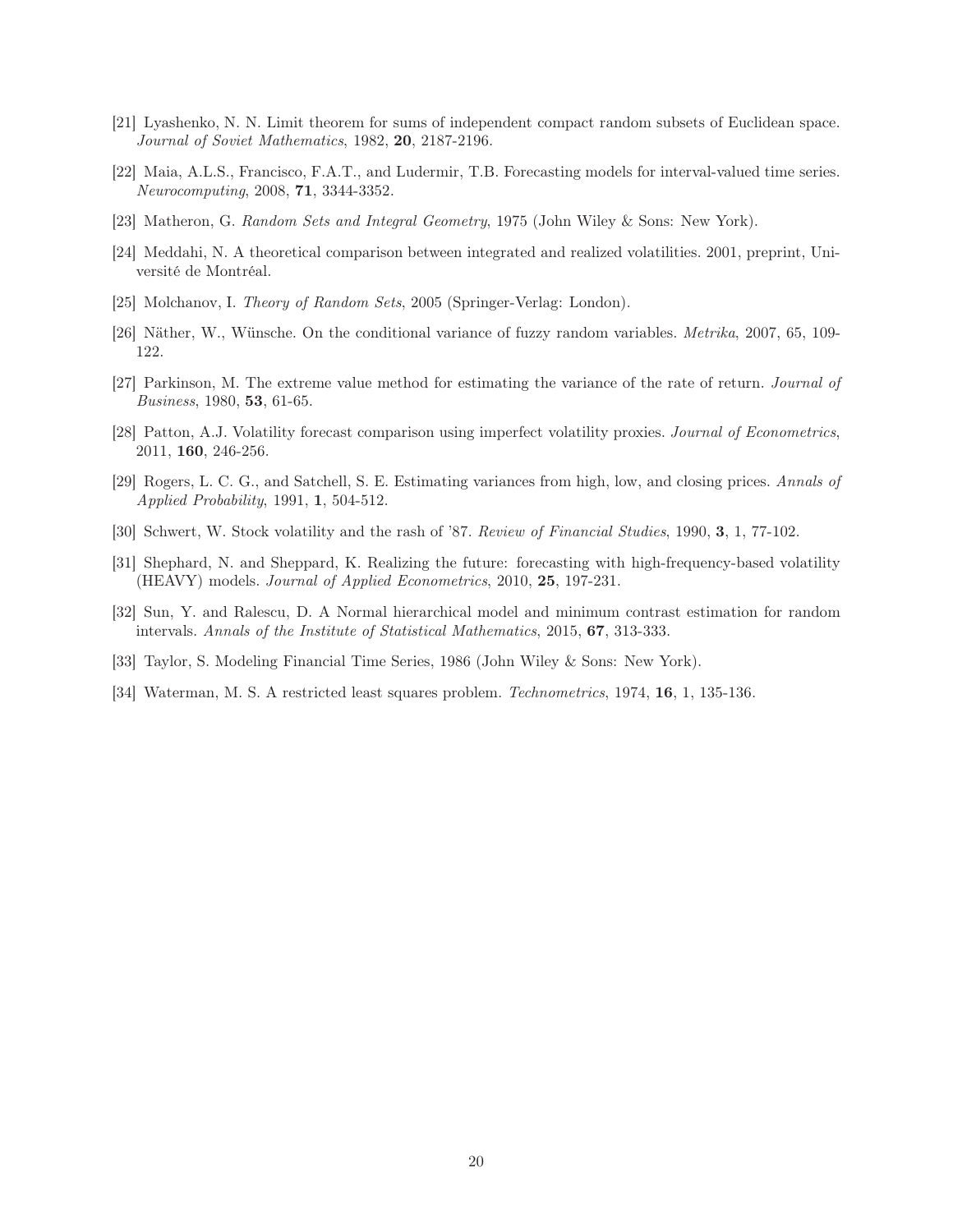# 8 Appendix

# 8.1 Proof of Theorem [1](#page-5-3)

Proof. By the definition of [\(24\)](#page-5-4), [\(17\)](#page-3-2) can be rewritten as

$$
h_t = \mu + \sum_{i=1}^p \alpha_i |\epsilon_{t-i}| h_{t-i} + \sum_{i=1}^q \beta_i \eta_{t-i} h_{t-i} + \sum_{i=1}^w \gamma_i h_{t-i}
$$
  
= 
$$
\mu + \sum_{i=1}^k x_{i,t-i} h_{t-i}.
$$

Expanding  $h_t$  recursively, we obtain

<span id="page-20-0"></span>
$$
h_{t} = \mu + \sum_{i=1}^{k} x_{i,t-i} \left( \mu + \sum_{j=1}^{k} x_{j,t-i-j} h_{t-i-j} \right)
$$
  
\n
$$
= \mu \left( 1 + \sum_{i=1}^{k} x_{i,t-i} \right) + \sum_{i=1}^{k} \sum_{j=1}^{k} x_{i,t-i} x_{j,t-i-j} h_{t-i-j}
$$
  
\n
$$
= \cdots
$$
  
\n
$$
= \mu \left[ 1 + \sum_{n=1}^{N} \sum_{i=1}^{k} \cdots \sum_{i_{n}=1}^{k} \left( \prod_{j=1}^{n} x_{i_{j},t-i_{1}-\cdots-i_{j}} \right) \right]
$$
  
\n
$$
+ \sum_{i_{1}=1}^{k} \cdots \sum_{i_{n}N+1=1}^{k} \left( \prod_{j=1}^{N+1} x_{i_{j},t-i_{1}-\cdots-i_{j}} \right) h_{t-i_{1}-\cdots-i_{N+1}}.
$$
\n(40)

Notice that  $x_{i,t}$  and  $x_{j,s}$  are independent,  $\forall i, j \in \mathbb{N}$  and  $t \neq s$ . Taking expectations on both sizes of [\(40\)](#page-20-0), we get

$$
E(h_t) = \mu \left[ 1 + \sum_{n=1}^{N} \sum_{i_1=1}^{k} \cdots \sum_{i_n=1}^{k} \left( \prod_{j=1}^{n} \mu_{i_j} \right) \right] + \sum_{i_1=1}^{k} \cdots \sum_{i_{N+1}=1}^{k} \left( \prod_{j=1}^{N+1} \mu_{i_j} \right) E(h_{t-i_1-\cdots-i_{N+1}})
$$
  
:=  $I + II$ .

The first term

$$
I = \mu \left[ 1 + \sum_{n=1}^{N} \sum_{i_1=1}^{k} \cdots \sum_{i_n=1}^{k} \left( \prod_{j=1}^{n} \mu_{i_j} \right) \right] = \mu \left[ 1 + \sum_{n=1}^{N} \left( \sum_{j=1}^{k} \mu_{j} \right)^{n} \right], \ \ \forall \ N \in \mathbb{N}.
$$

The second term

$$
II = \sum_{i_1=1}^k \cdots \sum_{i_{N+1}=1}^k \left( \prod_{j=1}^{N+1} \mu_{i_j} \right) E\left(h_{t-i_1-\cdots-i_{N+1}}\right)
$$
  
\n
$$
\leq \sum_{i_1=1}^k \cdots \sum_{i_{N+1}=1}^k \left( \prod_{j=1}^{N+1} \mu_{i_j} \right) \max \left\{ E\left(h_{t-l}\right) : N+1 \leq l \leq k(N+1) \right\}
$$
  
\n
$$
= \max \left\{ E\left(h_{t-l}\right) : N+1 \leq l \leq k(N+1) \right\} \left( \sum_{j=1}^k \mu_j \right)^{N+1}, \quad \forall \ N \in \mathbb{N}.
$$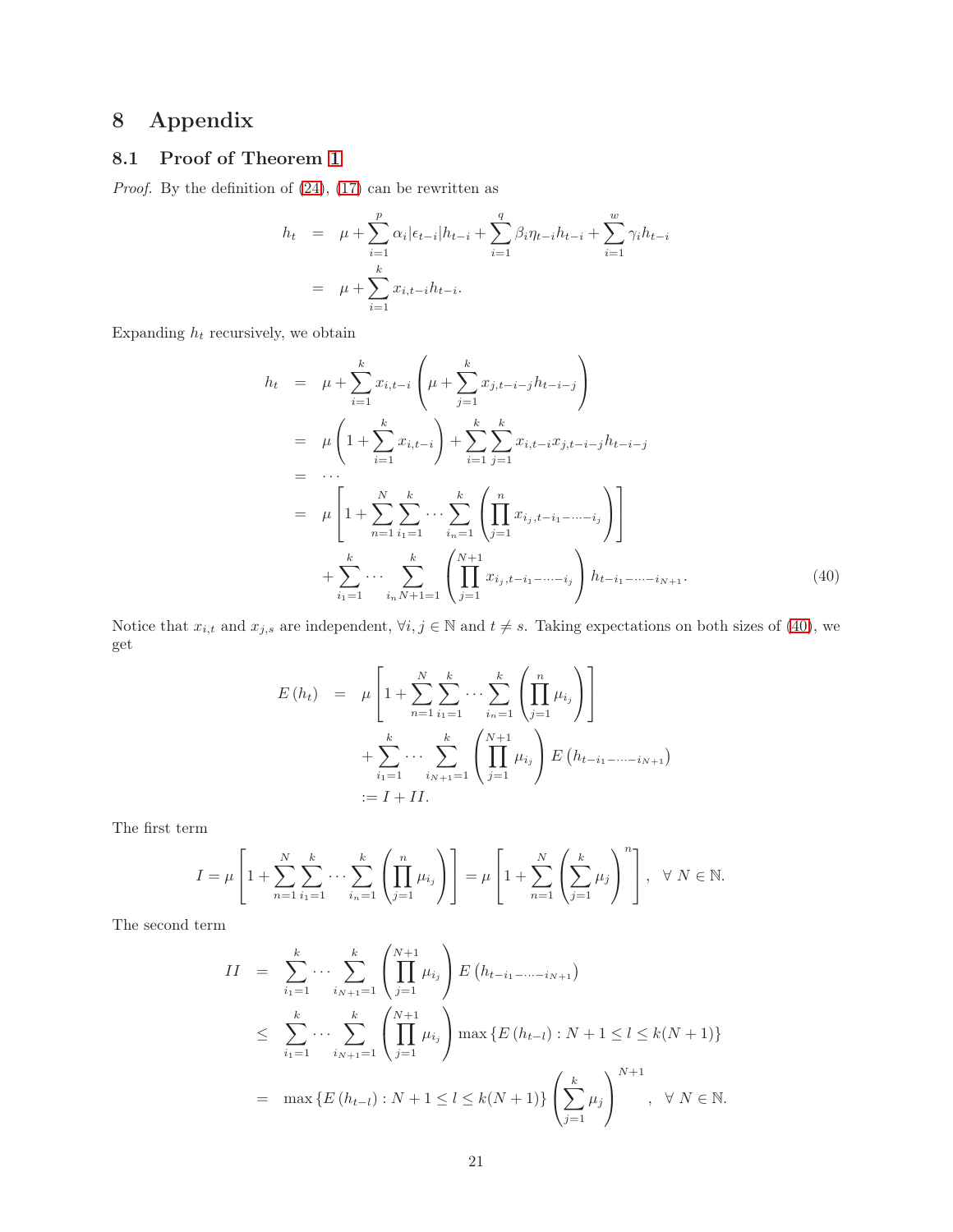Therefore,  $E(h_t) < \infty$  if and only if  $\sum_{i=1}^{k} \mu_i < 1$ . When it is satisfied,

$$
E(h_t) = \lim_{N \to \infty} \mu \left[ 1 + \sum_{n=1}^{N} \left( \sum_{j=1}^{k} \mu_j \right)^n \right]
$$
  
+ 
$$
\lim_{N \to \infty} \max \{ E(h_{t-l}) : N + 1 \le l \le k(N+1) \} \left( \sum_{j=1}^{k} \mu_j \right)^{N+1}
$$
  
= 
$$
\frac{\mu}{1 - \sum_{i=1}^{k} \mu_i},
$$

by the finiteness of  $E(h_{-\infty})$ . The formula for  $E(r_t)$  follows immediately from the Aumann expectation.  $\Box$ 

### 8.2 Proof of Theorem [2](#page-6-0)

Proof. By recursive calculations,

$$
h_t = \mu \left( 1 + \sum_{i=1}^N \prod_{j=1}^i x_{t-j} \right) + h_{t-(N+1)} \prod_{j=1}^{N+1} x_{t-j}, \quad \forall N \in \mathbb{N}.
$$

Taking expectations on both sides, we get

$$
Eh_t = E\left(\mu\left(1 + \sum_{i=1}^N \prod_{j=1}^i x_{t-j}\right) + h_{t-(N+1)} \prod_{j=1}^{N+1} x_{t-j}\right)
$$
  
=  $\mu \sum_{i=0}^N (Ex_t)^i + (Ex_t)^{N+1} Eh_{t-(N+1)},$ 

for all  $N \in \mathbb{N}$ . Letting  $N \to \infty$ ,

$$
Eh_t = \mu \sum_{i=0}^{\infty} (Ex_t)^i + \lim_{N \to \infty} (Ex_t)^{N+1} Eh_{t-(N+1)}
$$
  
=  $\mu \sum_{i=0}^{\infty} (Ex_t)^i$   
=  $\frac{\mu}{1 - E(x_t)}$   
=  $\frac{\mu}{1 - \alpha_1 \sqrt{2/\pi} - \beta_1 k - \gamma_1}$ ,

since  $|Ex_t| < 1$ . On the other hand, if  $Ex_t \ge 1$ , then  $Eh_t > \mu \sum_{i=0}^{\infty} (Ex_t)^i = \infty$ . Therefore,  $Eh_t < \infty$  if and only if

$$
|Ext| = |E(\alpha_1|\varepsilon_{t-1}| + \beta_1 \eta_{t-1} + \gamma_1)|
$$
  
=  $|\alpha_1 \sqrt{2/\pi} + \beta_1 k + \gamma_1|$   
< 1,

and when this is satisfied, the Aumann expectation of  $\boldsymbol{r}_{t}$  is found to be

$$
Er_{t} = E[h_{t}(\varepsilon_{t} - \eta_{t}), h_{t}(\varepsilon_{t} + \eta_{t})]
$$
  
= [E(h\_{t}) E(\varepsilon\_{t} - \eta\_{t}), E(h\_{t}) E(\varepsilon\_{t} + \eta\_{t})]  
= [-kE(h\_{t}), kE(h\_{t})].

 $\Box$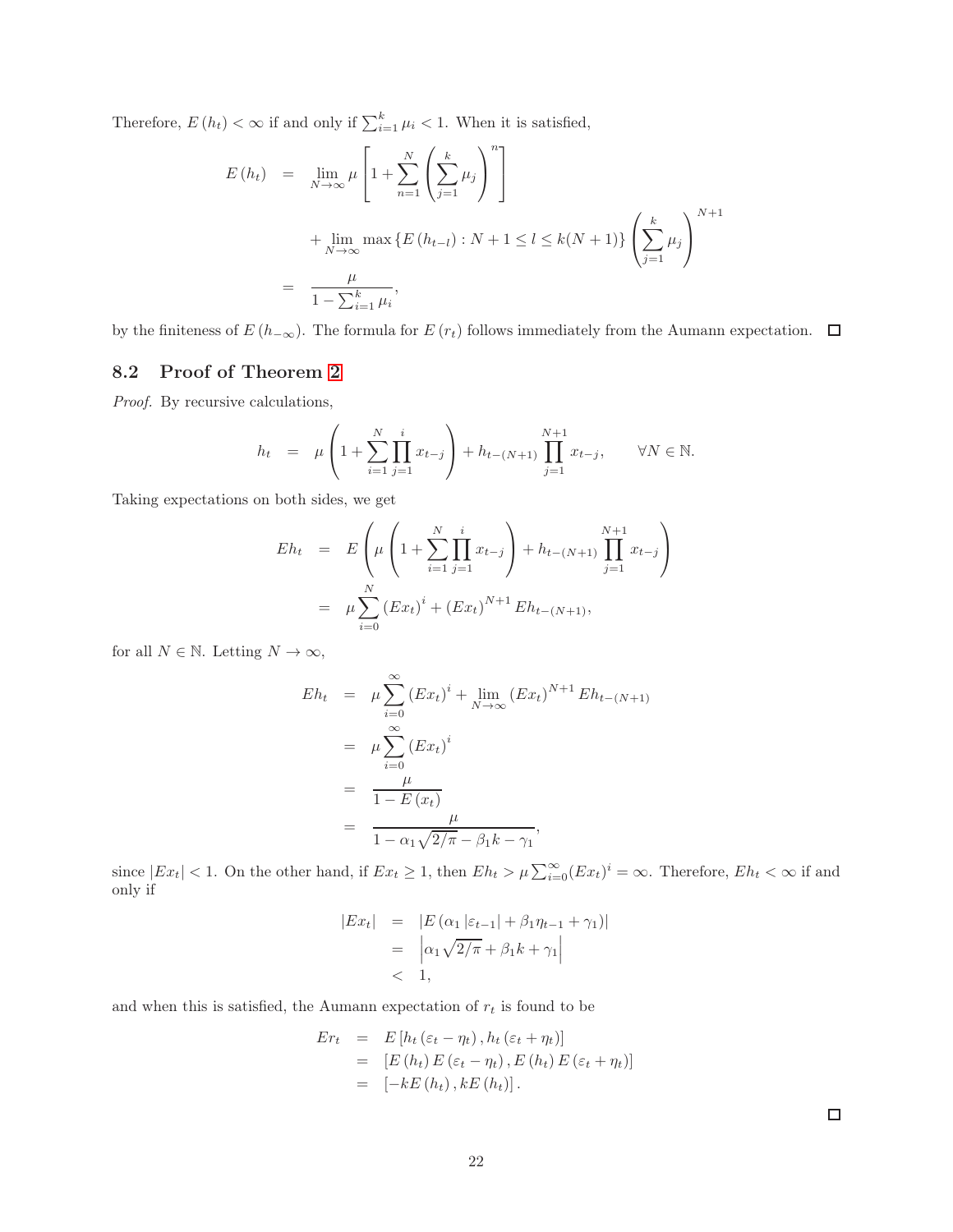# 8.3 Proof of Theorem [3](#page-6-4)

Proof. Recall, from the proof of Theorem [2,](#page-6-0) that

$$
h_t = \mu \left( 1 + \sum_{i=1}^N \prod_{j=1}^i x_{t-j} \right) + h_{t-(N+1)} \prod_{j=1}^{N+1} x_{t-j}, \ \forall N \in \mathbb{N}.
$$

Consequently,

$$
h_t^2 = \left(\mu \left(1 + \sum_{i=1}^N \prod_{j=1}^i x_{t-j}\right) + h_{t-(N+1)} \prod_{j=1}^{N+1} x_{t-j}\right)^2
$$
  
\n
$$
= \mu^2 \left(1 + \sum_{i=1}^N \prod_{j=1}^i x_{t-j}\right)^2 + 2\mu \left(1 + \sum_{i=1}^N \prod_{j=1}^i x_{t-j}\right) \left(h_{t-(N+1)} \prod_{j=1}^{N+1} x_{t-j}\right)
$$
  
\n
$$
+ \left(h_{t-(N+1)} \prod_{j=1}^{N+1} x_{t-j}\right)^2
$$
  
\n
$$
= \mu^2 \left(1 + \sum_{i=1}^N \prod_{j=1}^i x_{t-j}\right)^2 + 2\mu h_{t-(N+1)} \prod_{j=1}^{N+1} x_{t-j}
$$
  
\n
$$
+2\mu h_{t-(N+1)} \prod_{j=1}^{N+1} x_{t-j} \left(\sum_{i=1}^N \prod_{j=1}^i x_{t-j}\right) + h_{t-(N+1)}^2 \prod_{j=1}^{N+1} x_{t-j}^2, \forall N \in \mathbb{N}.
$$

Note that

$$
\begin{split}\n&= \left(1 + \sum_{i=1}^{N} \prod_{j=1}^{i} x_{t-j}\right)^2 \\
&= \left(1 + x_{t-1} + x_{t-1}x_{t-2} + \dots + x_{t-1}x_{t-2}\cdots x_{t-N}\right)^2 \\
&= 1 + \sum_{i=1}^{N} \prod_{j=1}^{i} x_{t-j}^2 + 2 \sum_{i=1}^{N} \prod_{j=1}^{i} x_{t-j} + 2 \sum_{i=1}^{N-1} \left[\left(\prod_{j=1}^{i} x_{t-j}^2\right) \left(\sum_{k=i+1}^{N} \prod_{l=i+1}^{k} x_{t-l}\right)\right],\n\end{split}
$$

and

$$
\prod_{j=1}^{N+1} x_{t-j} \left( \sum_{i=1}^N \prod_{j=1}^i x_{t-j} \right) = \sum_{i=1}^N \left[ \left( \prod_{j=1}^i x_{t-j}^2 \right) \left( \prod_{k=i+1}^{N+1} x_{t-k} \right) \right].
$$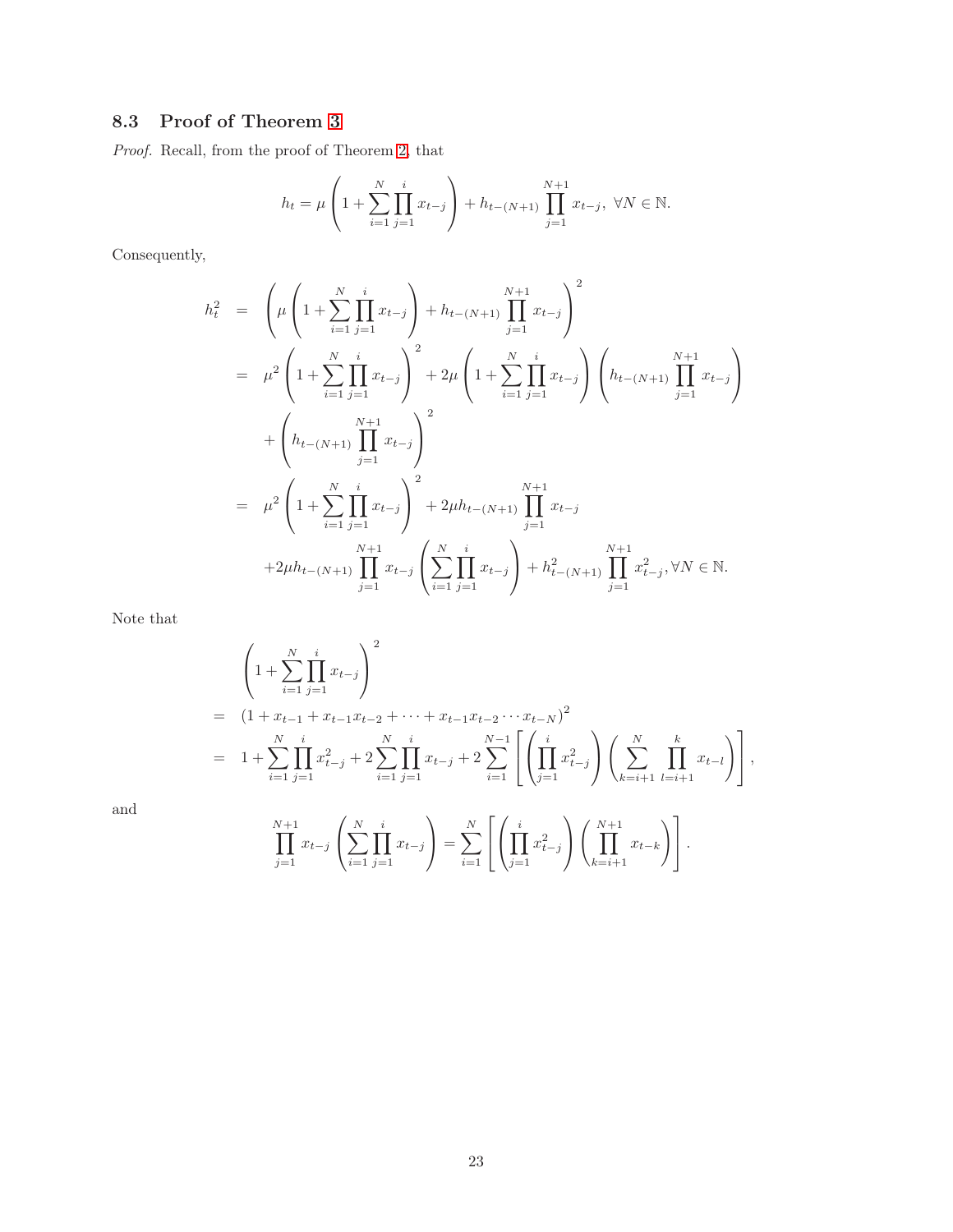Therefore,

$$
h_{t}^{2} = \mu^{2} \left\{ 1 + \sum_{i=1}^{N} \left( \prod_{j=1}^{i} x_{t-j}^{2} + 2 \prod_{j=1}^{i} x_{t-j} \right) + 2 \sum_{i=1}^{N-1} \left[ \left( \prod_{j=1}^{i} x_{t-j}^{2} \right) \left( \sum_{k=i+1}^{N} \prod_{l=i+1}^{k} x_{t-l} \right) \right] \right\}
$$
  
+2
$$
\mu h_{t-(N+1)} \prod_{j=1}^{N+1} x_{t-j} + 2\mu h_{t-(N+1)} \sum_{i=1}^{N} \left[ \left( \prod_{j=1}^{i} x_{t-j}^{2} \right) \left( \prod_{k=i+1}^{N+1} x_{t-k} \right) \right]
$$
  
+
$$
h_{t-(N+1)}^{2} \prod_{j=1}^{N+1} x_{t-j}^{2}
$$
  
= 
$$
\mu^{2} \left\{ 1 + \sum_{i=1}^{N} \left( \prod_{j=1}^{i} x_{t-j}^{2} + 2 \prod_{j=1}^{i} x_{t-j} \right) + 2 \sum_{i=1}^{N-1} \left[ \left( \prod_{j=1}^{i} x_{t-j}^{2} \right) \left( \sum_{k=i+1}^{N} \prod_{l=i+1}^{k} x_{t-l} \right) \right] \right\}
$$
  
+2
$$
\mu h_{t-(N+1)} \left( \prod_{j=1}^{N+1} x_{t-j} + \sum_{i=1}^{N} \left[ \left( \prod_{j=1}^{i} x_{t-j}^{2} \right) \left( \prod_{k=i+1}^{N+1} x_{t-k} \right) \right] \right) + h_{t-(N+1)}^{2} \prod_{j=1}^{N+1} x_{t-j}^{2},
$$
  

$$
\forall N \in \mathbb{N}.
$$

Let  $C_1 = E(x_t)$  and  $C_2 = E(x_t^2)$ . By the independence of  $h_{t-(N+1)}$  and  $x_{t-j}$ ,  $\forall j \leq N+1$  and the fact that  ${x_t}$  are iid, we obtain,

$$
E(h_t^2) = E\left\{\mu^2 \left(1 + \sum_{i=1}^N \left(\prod_{j=1}^i x_{t-j}^2 + 2 \prod_{j=1}^i x_{t-j}\right) + 2 \sum_{i=1}^{N-1} \left[\left(\prod_{j=1}^i x_{t-j}^2\right) \left(\sum_{k=i+1}^N \prod_{l=i+1}^k x_{t-l}\right)\right]\right) + 2\mu h_{t-(N+1)} \left(\prod_{j=1}^{N+1} x_{t-j} + \sum_{i=1}^N \left[\left(\prod_{j=1}^i x_{t-j}^2\right) \left(\prod_{k=i+1}^{N+1} x_{t-k}\right)\right]\right) + h_{t-(N+1)}^2 \prod_{j=1}^N x_{t-j}^2 = \mu^2 + \mu^2 \sum_{i=1}^N E\left[\prod_{j=1}^i x_{t-j}^2\right] + 2\mu^2 \sum_{i=1}^N E\left[\prod_{j=1}^i x_{t-j}\right] + 2\mu^2 \sum_{i=1}^{N-1} E\left[\left(\prod_{j=1}^i x_{t-j}^2\right) \left(\sum_{k=i+1}^N \prod_{l=i+1}^k x_{t-l}\right)\right] + 2\mu E\left[h_{t-(N+1)}\right] \cdot \left(E\left[\prod_{j=1}^N x_{t-j}\right] + \sum_{i=1}^N E\left[\left(\prod_{j=1}^i x_{t-j}^2\right) \left(\prod_{k=i+1}^{N+1} x_{t-k}\right)\right]\right) + E\left[h_{t-(N+1)}^2\right] \cdot E\left[\prod_{j=1}^{N+1} x_{t-j}^2\right] = \mu^2 + \mu^2 \sum_{i=1}^N C_2^i + 2\mu^2 \sum_{i=1}^N C_1^i + 2\mu^2 \sum_{i=1}^{N-1} \left[C_2^i \left(\sum_{k=i+1}^N C_1^{k-i}\right)\right] + 2\mu E\left[h_{t-(N+1)}\right] \cdot \left(C_1^{N+1} + \sum_{i=1}^N C_2^i C_1^{N-i+1}\right) + E\left[h_{t-(N+1)}^2\right] \cdot C_2^{N+1}, \forall N \in \mathbb{N}.
$$

The geometric series  $\sum_{i=1}^{N} C_2^i$  and  $\sum_{i=1}^{N} C_1^i$  converge if and only if  $|C_1| < 1$  and  $|C_2| < 1$ . Since  $0 < C_1 = E(x_t) \leq \sqrt{E(x_t^2)} = \sqrt{C_2},$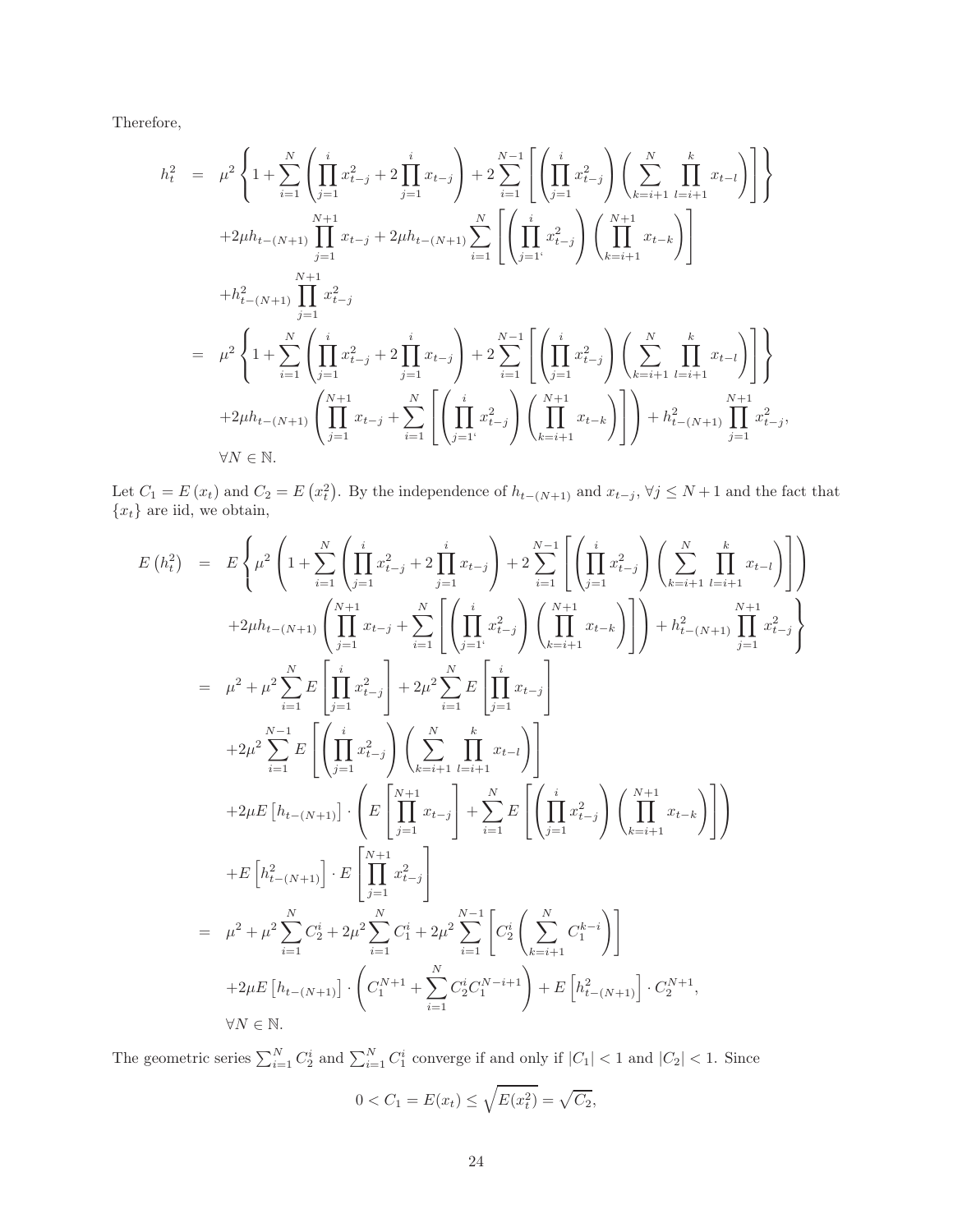only  $|C_2|$  < 1 is sufficient here. Under this assumption, the fourth term in the above expression,

$$
\sum_{i=1}^{N-1} \left[ C_2^i \left( \sum_{k=i+1}^N C_1^{k-i} \right) \right]
$$
\n
$$
= \sum_{i=1}^{N-1} \left[ C_2^i \left( \frac{C_1 \left( C_1^{N-i} - 1 \right)}{C_1 - 1} \right) \right] = \frac{C_1}{C_1 - 1} \sum_{i=1}^{N-1} \left[ C_2^i C_1^{N-i} - C_2^i \right]
$$
\n
$$
= \frac{C_1}{C_1 - 1} \left[ C_1^N \cdot \sum_{i=1}^{N-1} \left( \frac{C_2}{C_1} \right)^i - \sum_{i=1}^{N-1} C_2^i \right] = \frac{C_1}{C_1 - 1} \left[ C_1^N \cdot \frac{\left( \frac{C_2}{C_1} \right) - \left( \frac{C_2}{C_1} \right)^N}{1 - \frac{C_2}{C_1}} - \sum_{i=1}^{N-1} C_2^i \right]
$$
\n
$$
= \frac{C_1}{C_1 - 1} \left[ \frac{\left( \frac{C_2}{C_1} \right) C_1^N - C_2^N}{1 - \frac{C_2}{C_1}} - \sum_{i=1}^{N-1} C_2^i \right] < \infty, \quad N \to \infty.
$$

And similarly,

$$
\sum_{i=1}^{N} C_2^i C_1^{N-i+1} = C_1^{N+1} \sum_{i=1}^{N} \left(\frac{C_2}{C_1}\right)^i < \infty, \ N \to \infty.
$$

Therefore,  $E(h_t^2) < \infty$  if and only if  $|C_2| < 1$ , or  $C_2 < 1$ , since it is positive. Under this assumption and in addition that  $E h_{-\infty}^2 < \infty$ , letting  $N \to \infty$ , we find the second moment of  $h_t$  to be

$$
E(h_t^2) = \mu^2 \left( 1 - \frac{C_2}{C_2 - 1} - 2 \frac{C_1}{C_1 - 1} + 2C_1 C_2 \frac{1}{(C_2 - 1)(C_1 - 1)} \right)
$$
  
= 
$$
\mu^2 \left( \frac{C_1 C_2 - C_1 - C_2 + 1 - C_2 C_1 + C_2 - 2C_1 C_2 + 2C_1 + 2C_1 C_2}{(C_2 - 1)(C_1 - 1)} \right)
$$
  
= 
$$
\mu^2 \frac{C_1 + 1}{(C_2 - 1)(C_1 - 1)}.
$$

Consequently, the unconditional variance of  $r_t$  is

$$
\begin{array}{rcl} \text{Var}(r_t) & = & \text{Var}(h_t \varepsilon_t) + \text{Var}(h_t \eta_t) \\ & = & \left(1 + k + k^2\right) E\left(h_t^2\right) - k^2 \left[E\left(h_t\right)\right]^2. \end{array}
$$

This completes the proof.

### 8.4 Proof of Theorem [4](#page-6-2)

*Proof.* First we notice,  $\forall t, s \in \mathbb{N}$ ,

$$
r_t = [h_t \varepsilon_t - h_t \eta_t, h_t \varepsilon_t + h_t \eta_t],
$$
  
\n
$$
r_{t+s} = [h_{t+s} \varepsilon_{t+s} - h_{t+s} \eta_{t+s}, h_{t+s} \varepsilon_{t+s} + h_{t+s} \eta_{t+s}],
$$

and therefore,

<span id="page-24-0"></span>
$$
Cov(r_t, r_{t+s}) = Cov(h_t \varepsilon_t, h_{t+s} \varepsilon_{t+s}) + Cov(h_t \eta_t, h_{t+s} \eta_{t+s}).
$$
\n(41)

 $\Box$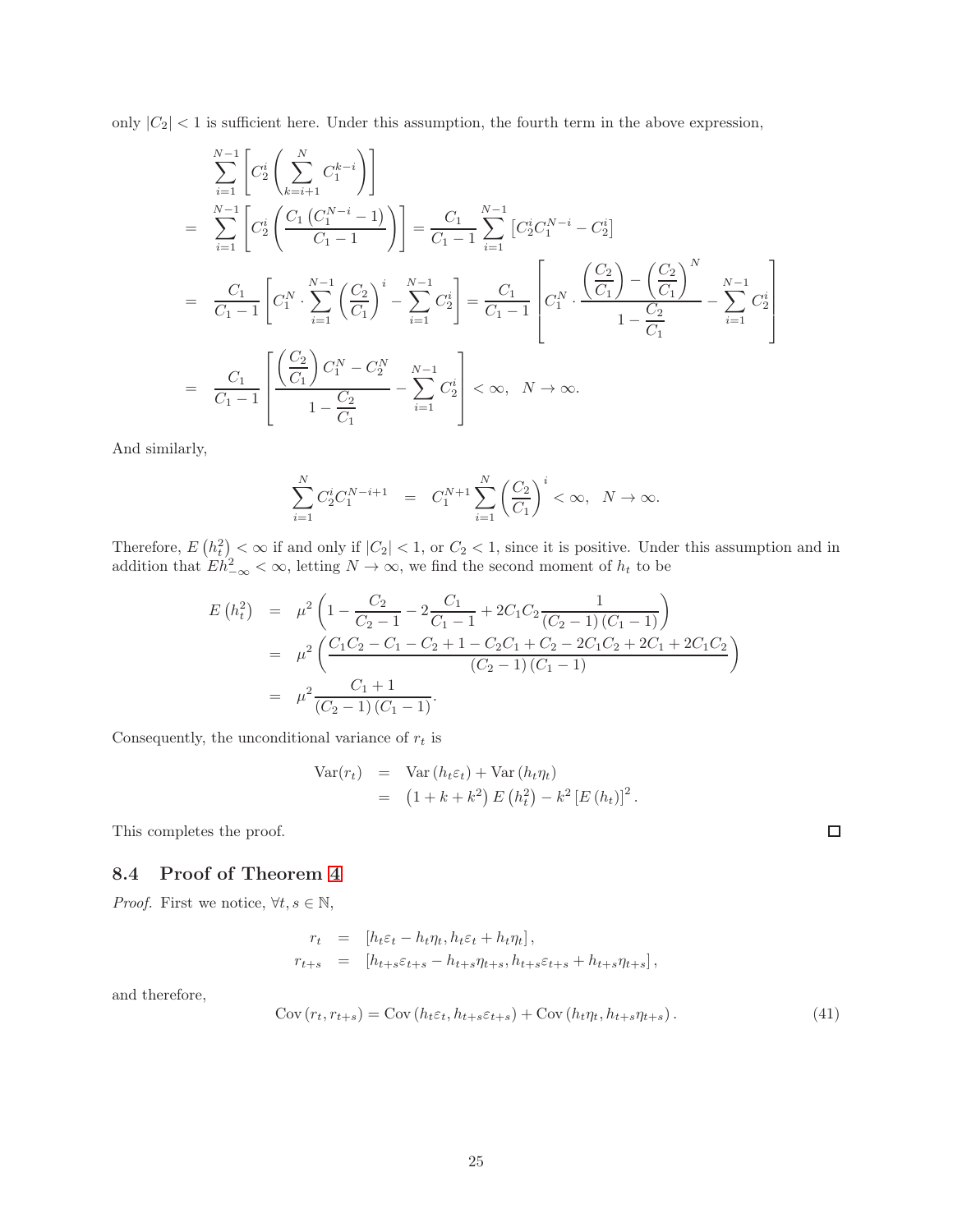The first term

<span id="page-25-0"></span>
$$
Cov(h_t \varepsilon_t, h_{t+s} \varepsilon_{t+s}) = E[(h_t \varepsilon_t - E(h_t \varepsilon_t)) (h_{t+s} \varepsilon_{t+s} - E(h_{t+s} \varepsilon_{t+s}))]
$$
  
\n
$$
= E(h_t h_{t+s} \varepsilon_t \cdot \varepsilon_{t+s})
$$
  
\n
$$
= \begin{cases} E(h_t^2 \varepsilon_t^2), & s = 0 \\ E(h_t h_{t+s} \varepsilon_t) \cdot E(\varepsilon_{t+s}), & |s| > 0 \end{cases}
$$
  
\n
$$
= \begin{cases} E(\varepsilon_t^2) \cdot E(h_t^2), & s = 0 \\ 0, & |s| > 0 \end{cases}
$$
  
\n
$$
= \begin{cases} E(h_t^2), & s = 0 \\ 0, & |s| > 0 \end{cases}
$$
 (42)

since  $\{\varepsilon_t\}$  are i.i.d.

Similarly, the second term becomes

<span id="page-25-1"></span>
$$
\begin{split}\n\text{Cov}(h_{t}\eta_{t}, h_{t+s}\eta_{t+s}) \\
&= E\left[(h_{t}\eta_{t} - kE\left(h_{t}\right))\left(h_{t+s}\eta_{t+s} - kE\left(h_{t+s}\right)\right)\right] \\
&= E\left(h_{t}h_{t+s}\eta_{t}\eta_{t+s}\right) - kE\left(h_{t}\right)E\left(h_{t+s}\eta_{t+s}\right) - kE\left(h_{t+s}\right)E\left(h_{t}\eta_{t}\right) + k^{2}E\left(h_{t}\right)E\left(h_{t+s}\right) \\
&= E\left(h_{t}h_{t+s}\eta_{t}\eta_{t+s}\right) - kE\left(h_{t}\right)kE\left(h_{t+s}\right) - kE\left(h_{t+s}\right)kE\left(h_{t}\right) + k^{2}E\left(h_{t}\right)E\left(h_{t+s}\right) \\
&= E\left(h_{t}h_{t+s}\eta_{t}\eta_{t+s}\right) - k^{2}E\left(h_{t}\right)E\left(h_{t+s}\right) \\
&= 0 \\
&= \begin{cases}\nE\left(h_{t}^{2}\eta_{t}^{2}\right) - k^{2}\left[E\left(h_{t}\right)\right]^{2}, & s = 0 \\
E\left(h_{t}h_{t+s}\eta_{t}\right)E\left(\eta_{t+s}\right) - k^{2}E\left(h_{t}\right)E\left(h_{t+s}\right), & |s| > 0\n\end{cases} \\
&= \begin{cases}\n(k + k^{2})E\left(h_{t}^{2}\right) - k^{2}\left[E\left(h_{t}\right)\right]^{2}, & s = 0 \\
kE\left(h_{t}h_{t+s}\eta_{t}\right) - k^{2}\left[E\left(h_{t}\right)\right]^{2}, & |s| > 0.\n\end{cases}\n\end{split} \tag{43}
$$

Plugging [\(42\)](#page-25-0) and [\(43\)](#page-25-1) into [\(41\)](#page-24-0), we obtain

$$
\text{Cov}(r_t, r_{t+s}) = \begin{cases} \left(1 + k + k^2\right) E\left(h_t^2\right) - k^2 \left[E\left(h_t\right)\right]^2, & s = 0\\ k E\left(h_t h_{t+s} \eta_t\right) - k^2 \left[E\left(h_t\right)\right]^2, & |s| > 0, \end{cases}
$$
\n
$$
\text{where } E\left(h_t\right) = \frac{\mu}{1 - C_1}, E\left(h_t^2\right) = \mu^2 \frac{C_1 + 1}{(C_2 - 1)\left(C_1 - 1\right)}, \text{ and}
$$
\n
$$
E\left(h_t h_{t+s} \eta_t\right) = \frac{\mu^2 k}{C_1 - 1} \left(-\frac{C_1^s - 1}{C_1 - 1} + \frac{C_1^s + C_1^{s-1}}{C_2 - 1} \cdot \left[\alpha_1 \sqrt{\frac{2}{\pi}} + \beta_1 \left(1 + k\right) + \gamma_1\right]\right).
$$

(see Lemma [1,](#page-27-0) Section [8.8\)](#page-27-1).

# 8.5 Proof of Theorem [5](#page-9-2)

Proof. Let  $l_t(\theta) = -(k+1)\log(h_t) - \frac{\lambda_t^2}{2h_t^2} - \frac{\delta_t}{h_t}$ , that is,  $l(\theta) = \sum_{t=1}^T$  $\sum_{t=1}^{n} l_t(\boldsymbol{\theta})$ . The elements in  $\nabla l_t$  are calculated to be

 $\Box$ 

$$
\frac{\partial l}{\partial \mu} = \sum_{t} \frac{\partial l_{t}}{\partial h_{t}} = \sum_{t} \left( -\frac{k+1}{h_{t}} + \frac{\lambda_{t}^{2}}{h_{t}^{3}} + \frac{\delta_{t}}{h_{t}^{2}} \right),
$$

$$
\frac{\partial l}{\partial \alpha_{i}} = \sum_{t} \frac{\partial l_{t}}{\partial h_{t}} |\lambda_{t-i}|, \qquad \frac{\partial l}{\partial \beta_{i}} = \sum_{t} \frac{\partial l_{t}}{\partial h_{t}} \delta_{t-i}, \qquad \frac{\partial l}{\partial \gamma_{i}} = \sum_{t} \frac{\partial l_{t}}{\partial h_{t}} h_{t-i}.
$$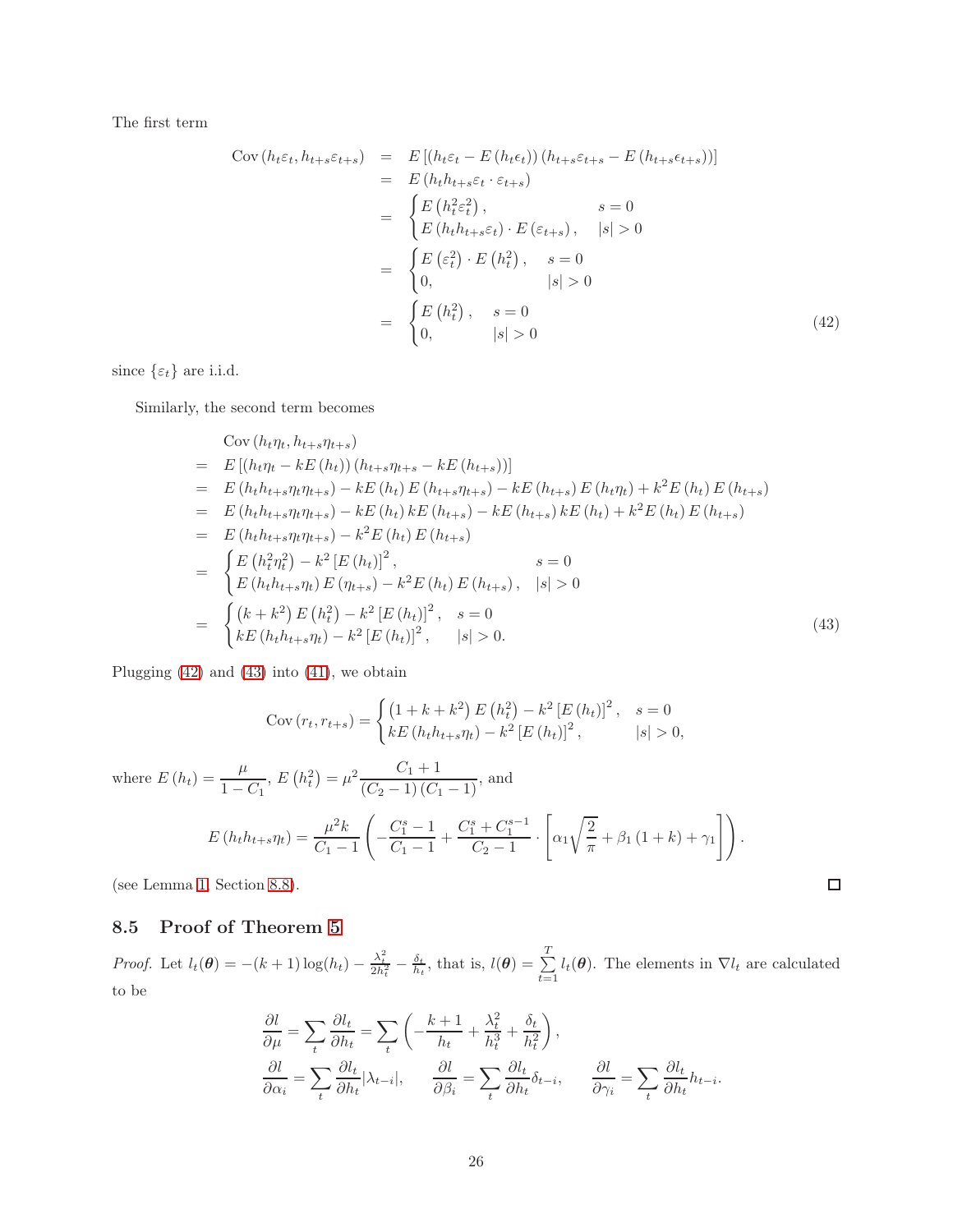In addition, the elements in  $\nabla^2 l_t$  are

$$
\frac{\partial^2 l_t}{\partial \theta_i \partial \theta_j} = \frac{\partial^2 l_t}{\partial h_t^2} \frac{\partial h_t}{\partial \theta_i} \frac{\partial h_t}{\partial \theta_j}
$$

(i) To prove consistency, we follow Weiss (1986) to verify the three conditions in Basawa et al. (1976) that guarantees the existence of a consistent root of the equation  $\partial L(\theta)/\partial \theta = 0$ .

(1)  $\frac{1}{T} \sum_t \nabla l_t (\boldsymbol{\theta}_0) \stackrel{\mathcal{P}}{\rightarrow} 0$  as  $n \rightarrow \infty$ ;

(2) There exists a nonrandom positive definite matrix  $M(\theta_0)$  o such that  $\forall \epsilon > 0$ :

$$
P\left(-\frac{1}{T}\sum_{t}\nabla^2 l_t\left(\boldsymbol{\theta}_0\right)\geq M\left(\boldsymbol{\theta}_0\right)\right)>1-\epsilon,\ \ \forall T>T_1(\epsilon);
$$

(3) There exists a constant  $M < \infty$  such that

$$
E\left\|\nabla_{ijk}^{3}l_{t}\left(\boldsymbol{\theta}\right)\right\|
$$

For (1), notice that evaluated at  $\theta_0$ ,

$$
E\left(\frac{\partial l_t}{\partial h_t}\right) = E\left[E\left(\frac{\partial l_t}{\partial h_t}|\mathcal{F}_{t-1}\right)\right] = E\left(-\frac{k+1}{h_t} + \frac{h_t^2}{h_t^3} + \frac{kh_t}{h_t^2}\right) = 0.
$$

Thus,

$$
E\left(\frac{\partial l_t}{\partial \mu}\right) = E\left(\frac{\partial l_t}{\partial h_t}\right) = 0,
$$
  
\n
$$
E\left(\frac{\partial l_t}{\partial \alpha_i}\right) = E\left(\frac{\partial l_t}{\partial h_t} | \lambda_{t-i}|\right) = E\left[|\lambda_{t-i}| E\left(\frac{\partial l_t}{\partial h_t} | \mathcal{F}_{t-1}\right)\right] = 0,
$$
  
\n
$$
E\left(\frac{\partial l_t}{\partial \beta_i}\right) = E\left(\frac{\partial l_t}{\partial h_t} \delta_{t-i}\right) = E\left[\delta_{t-i} E\left(\frac{\partial l_t}{\partial h_t} | \mathcal{F}_{t-1}\right)\right] = 0,
$$
  
\n
$$
E\left(\frac{\partial l_t}{\partial \gamma_i}\right) = E\left(\frac{\partial l_t}{\partial h_t} h_{t-i}\right) = E\left[h_{t-i} E\left(\frac{\partial l_t}{\partial h_t} | \mathcal{F}_{t-1}\right)\right] = 0.
$$

Namely,  $E[\nabla l_t(\theta_0)] = 0$ . By the ergodic theorem,  $\frac{1}{T} \sum_{t=1}^T \nabla l_t(\theta_0) \stackrel{\mathcal{P}}{\rightarrow} 0, T \rightarrow \infty$ . For (2), in view of the ergodic theorem, it is sufficient to verify  $E\left[-\nabla^2 l_t(\theta_0)\right] < \infty$ . Notice

$$
\frac{\partial^2 l_t}{\partial h_t^2} = \frac{k+1}{h_t^2} - \frac{3\lambda_t^2}{h_t^4} - \frac{2\delta_t}{h_t^3}.
$$

Therefore,

$$
E\left[\frac{\partial^2 l_t}{\partial \theta_i \partial \theta_j}(\theta_0)\right] = E\left[E\left(\frac{\partial^2 l_t}{\partial \theta_i \partial \theta_j}(\theta_0)\right) | \mathcal{F}_{t-1}\right]
$$
  
\n
$$
= E\left[\left(\frac{k+1}{h_t^2} - \frac{3h_t^2}{h_t^4} - \frac{2kh_t}{h_t^3}\right) \frac{\partial h_t}{\partial \theta_i} \frac{\partial h_t}{\partial \theta_j}(\theta_0)\right]
$$
  
\n
$$
= -(k+2)E\left[h_t^{-2} \frac{\partial h_t}{\partial \theta_i} \frac{\partial h_t}{\partial \theta_j}(\theta_0)\right].
$$

Since  $h_t^{-1} \frac{\partial h_t}{\partial \theta_i}(\theta_0)$  is bounded by max  $\left\{\frac{1}{\alpha_i}, \frac{1}{\beta_j}, \frac{1}{\gamma_k}, \frac{1}{\mu}\right\}$ , we have that  $E\left[-\nabla^2 l_t(\theta_0)\right] < \infty$ , and hence condition (2) is satisfied.

For (3), we note that

$$
\frac{\partial^3 l_t}{\partial \theta_i \partial \theta_j \partial \theta_k} = \frac{\partial^3 l_t}{\partial h_i^3} \frac{\partial h_t}{\partial \theta_i} \frac{\partial h_t}{\partial \theta_j} \n= -2 \left[ (k+1) - 6h_t^{-2} \lambda_t^2 - 3h_t^{-1} \delta_t \right] h_t^{-3} \frac{\partial h_t}{\partial \theta_i} \frac{\partial h_t}{\partial \theta_j} \frac{\partial h_t}{\partial \theta_k} \n= -2 \left[ (k+1) - 6h_t^{-2} \lambda_t^2 - 3h_t^{-1} \delta_t \right] h_t^{-3} \frac{\partial h_t}{\partial \theta_i} \frac{\partial h_t}{\partial \theta_j} \frac{\partial h_t}{\partial \theta_k}
$$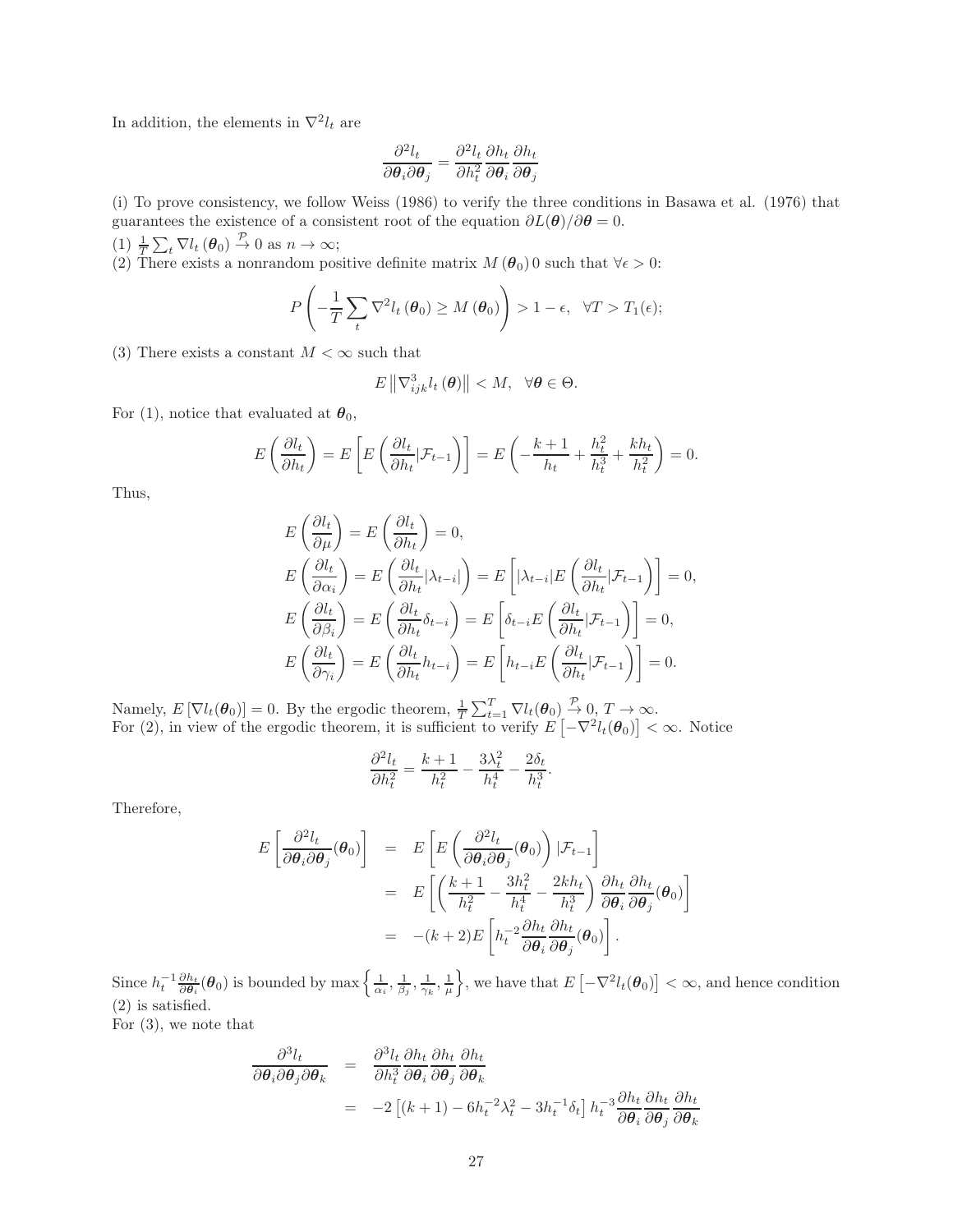By the compactness of  $\Theta$ ,  $h_t^{-1} \frac{\partial h_t}{\partial \theta_i}$  is uniformly bounded, and so is  $h_t^{-3} \frac{\partial h_t}{\partial \theta_i} \frac{\partial h_t}{\partial \theta_j} \frac{\partial h_t}{\partial \theta_k}$ . Similarly,  $h_t^{-1}$ ,  $h_t^{-2}$  are also uniformly bounded since  $h_t > \mu$ . So it suffices to have  $E(\lambda_t^2) < \infty$ , which is equivalent to  $E(h_t^2) < \infty$ and guaranteed by the condition of weak stationarity.

(ii) The requirements in Basawa et al. (1976) for the asymptotic normality of the maximum likelihood estimate are:

 $(1) \frac{1}{\sqrt{2}}$  $\frac{1}{T} \sum_{t} \nabla l_t(\boldsymbol{\theta}_0) \stackrel{\mathscr{D}}{\rightarrow} N(\mathbf{0}, B), T \rightarrow \infty$ , for a nonrandom positive definite matrix B;

 $(2)$   $-\frac{1}{T}\sum_{t} \nabla^2 l_t(\theta_0) \stackrel{\mathcal{P}}{\rightarrow} A, T \rightarrow \infty$ , for a nonrandom positive definite matrix A;

(3) Condition (3) for consistency.

For (1), since  $E(\nabla l_t(\theta_0) | \mathcal{F}_{t-1}) = 0$ , by the martingale central limit theorem,

$$
\frac{1}{\sqrt{T}}\sum_{t}\nabla l_t(\boldsymbol{\theta}_0) \stackrel{\mathscr{D}}{\rightarrow} N(\mathbf{0},\boldsymbol{I}(\boldsymbol{\theta})),\ \ T\rightarrow\infty,
$$

where  $I(\theta_0) = E\left[\nabla \nabla^T l_t(\theta_0)\right]$  is the Fisher information matrix. Condition (2) is already shown by the ergodic theorem in the preceding argument. Hence, the proof is completed.

### 8.6 Proof of Corollary [1](#page-6-3)

Proof. It is immediate from Theorem [2,](#page-6-0) [3,](#page-6-4) and [4.](#page-6-2)

### 8.7 Proof of Corollary [2](#page-7-2)

*Proof.* The Auto-correlation Function (ACF) of  $\{r_t\}$  is defined to be  $\rho(s) = \text{Corr}(r_t, r_{t+s}) = \frac{\gamma(s)}{\gamma(0)}$ . Then the ACF of  ${r_t}$  is

$$
\rho(s) = \begin{cases} 1, & s = 0 \\ \frac{kE(h_t h_{t+s} \eta_t) - k^2 [E(h_t)]^2}{(1 + k + k^2) E(h_t^2) - k^2 [E(h_t)]^2}, & |s| > 0. \end{cases}
$$

#### <span id="page-27-1"></span>8.8 Lemmas

<span id="page-27-0"></span>Lemma 1.

(i) 
$$
E(\eta_t x_t) = \alpha_1 \sqrt{\frac{2}{\pi}} \cdot k + \beta_1 (k + k^2) + \gamma_1 k;
$$
  
\n(ii) 
$$
E(h_t h_{t+s} \eta_t) = \frac{\mu^2 k}{C_1 - 1} \left( -\frac{C_1^s - 1}{C_1 - 1} + \frac{C_1^s + C_1^{s-1}}{C_2 - 1} \cdot \left[ \alpha_1 \sqrt{\frac{2}{\pi}} + \beta_1 (1 + k) + \gamma_1 \right] \right).
$$

Proof. (i)

$$
E(\eta_t x_t) = E[\eta_t \cdot (\alpha_1 |\varepsilon_t| + \beta_1 \eta_t + \gamma_1)]
$$
  
=  $\alpha_1 E(|\varepsilon_t|) \cdot E(\eta_t) + \beta_1 \cdot E(\eta_t^2) + \gamma_1 E(\eta_t)$   
=  $\alpha_1 \sqrt{\frac{2}{\pi}} \cdot k + \beta_1 (k + k^2) + \gamma_1 k.$ 

 $\Box$ 

 $\Box$ 

 $\Box$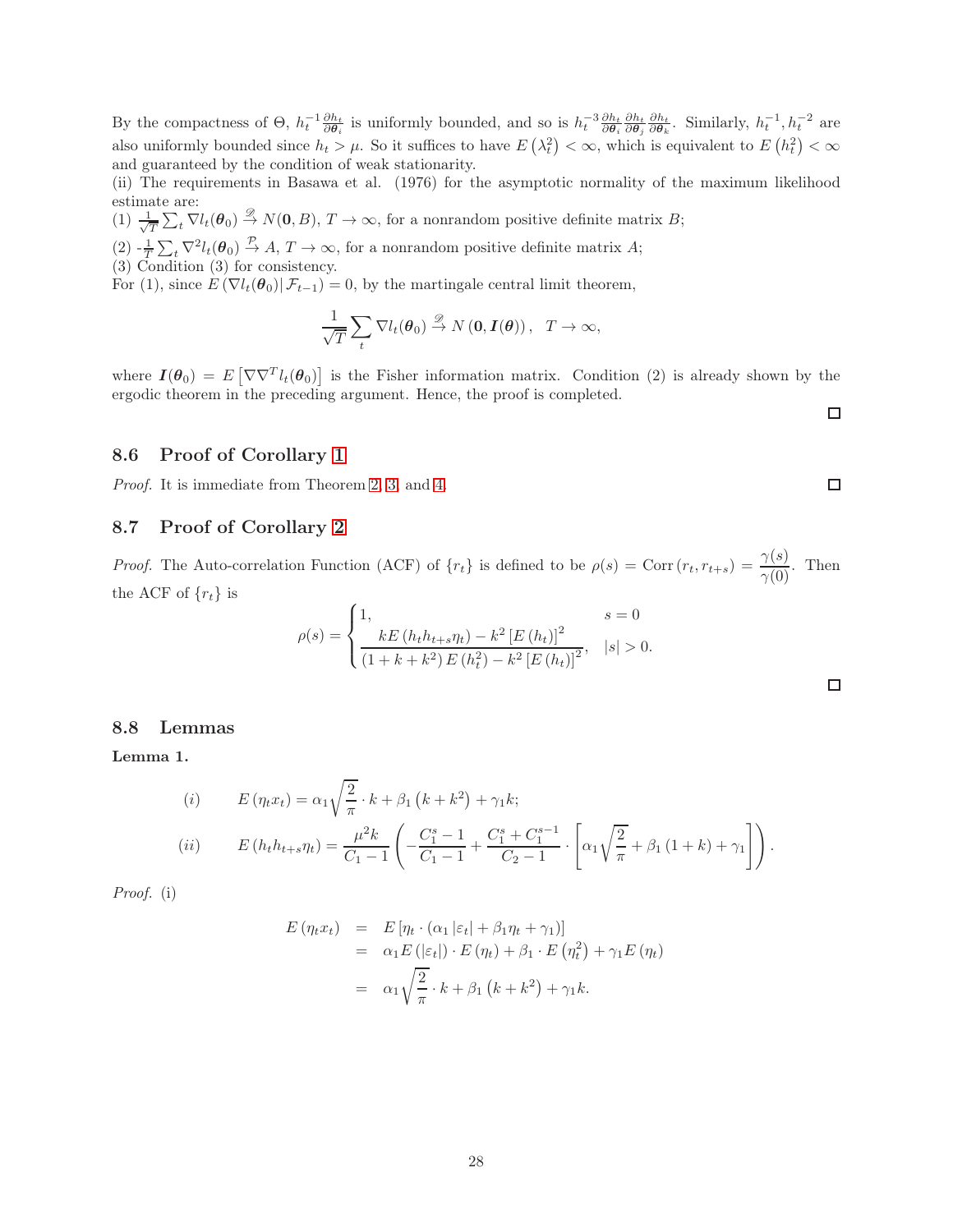(ii) First, we expand  $h_{t+s}$  recursively:

$$
h_{t+s} = \mu + x_{t+s-1}h_{t+s-1}
$$
  
\n
$$
= \mu + \mu x_{t+s-1} + x_{t+s-1}x_{t+s-2}h_{t+s-2}
$$
  
\n
$$
= \cdots
$$
  
\n
$$
= \mu + \mu x_{t+s-1} + \mu x_{t+s-1}x_{t+s-2} + \cdots
$$
  
\n
$$
+ \mu x_{t+s-1}x_{t+s-2} \cdots x_{t+1} + x_{t+s-1}x_{t+s-2} \cdots x_{t}h_{t}
$$
  
\n
$$
= \mu \left(1 + \sum_{i=1}^{s-1} \prod_{j=1}^{i} x_{t+s-j}\right) + h_{t} \prod_{j=1}^{s} x_{t+s-j}.
$$

Consequently,

$$
h_t h_{t+s} \eta_t = h_t \eta_t \cdot \left( \mu \left( 1 + \sum_{i=1}^{s-1} \prod_{j=1}^i x_{t+s-j} \right) + h_t \prod_{j=1}^s x_{t+s-j} \right)
$$
  
=  $\mu h_t \eta_t + \mu h_t \eta_t \sum_{i=1}^{s-1} \prod_{j=1}^i x_{t+s-j} + h_t^2 \eta_t \prod_{j=1}^s x_{t+s-j}.$ 

Then the expected value is found to be

$$
E(h_t h_{t+s} \eta_t) = \mu \cdot E(h_t) \cdot E(\eta_t) + \mu \cdot E(h_t) \cdot E(\eta_t) \cdot E\left[\sum_{i=1}^{s-1} \prod_{j=1}^i (x_{t+s-j})\right]
$$
  
+ 
$$
E(h_t^2) \cdot E\left(\eta_t \prod_{j=1}^s x_{t+s-j}\right)
$$
  
= 
$$
\mu k \cdot E(h_t) + \mu k \cdot E(h_t) \cdot \left[\sum_{i=1}^{s-1} \prod_{j=1}^i E(x_{t+s-j})\right]
$$
  
+ 
$$
E(h_t^2) \cdot E(\eta_t x_t) \cdot \prod_{j=1}^{s-1} E(x_{t+s-j})
$$
  
= 
$$
\mu k \cdot E(h_t) + \mu k \cdot E(h_t) \cdot \frac{C_1 (C_1^{s-1} - 1)}{C_1 - 1}
$$
  
+ 
$$
E(h_t^2) \cdot E(\eta_t x_t) \cdot C_1^{s-1},
$$

where  $C_1 = E(x_t)$ .